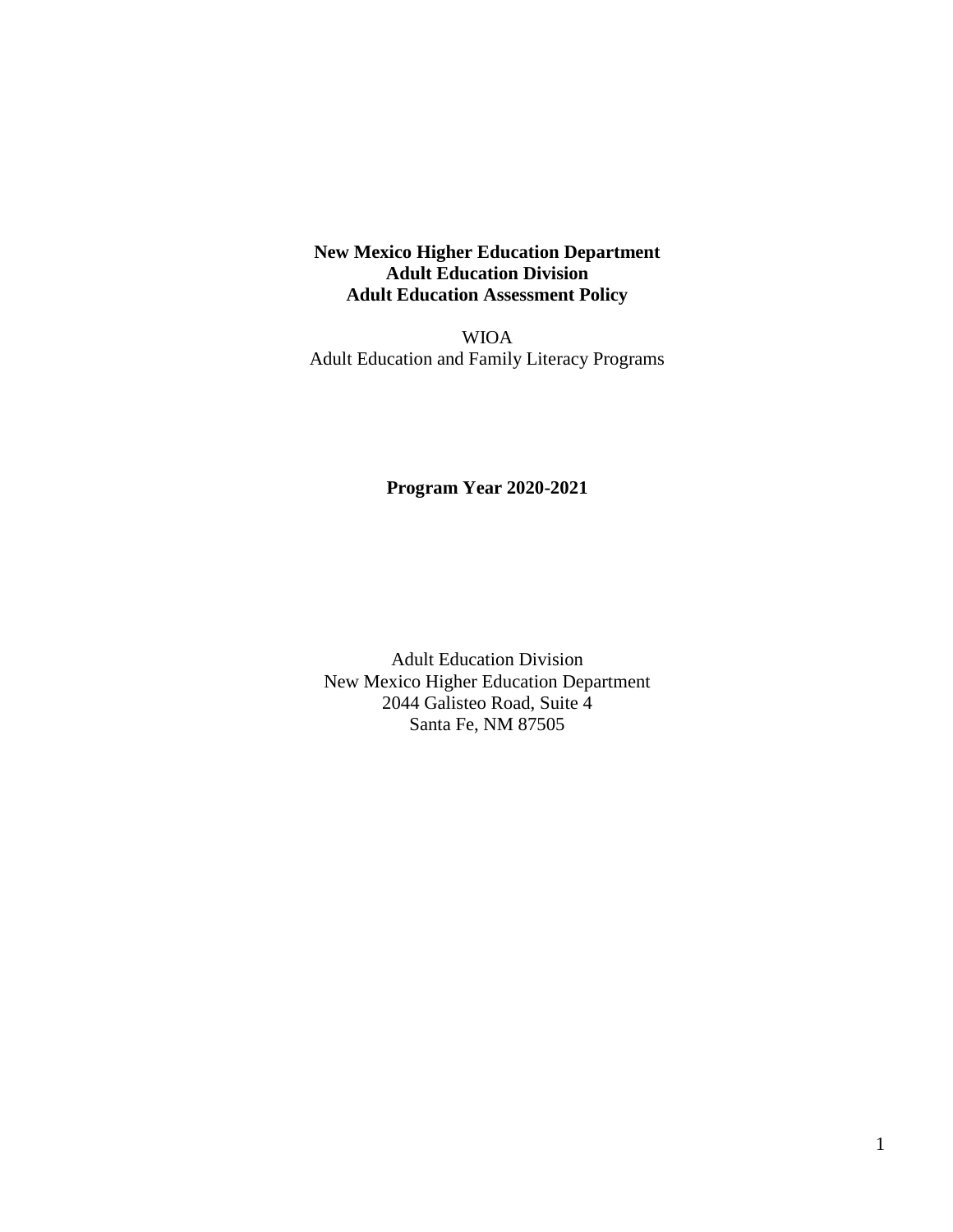## **New Mexico Higher Education Department Adult Education Division Adult Education Assessment Policy**

# Table of Contents

# SECTION I: INTRODUCTION AND CONTEXT

- A. [Need for the Assessment Policy](#page-2-0)
- B. [Purposes and Uses for Standardized Assessments](#page-3-0)
- C. [Summary and Overview of Standardized Assessments](#page-3-1)
- D. [Resources for Information and Assistance](#page-3-2)

# SECTION II: GENERAL ASSESSMENT REQUIREMENTS

- A. [Students to be Assessed](#page-5-0)
- B. [State Approved Assessments](#page-6-0)
- C. [Training for Administration of Assessments](#page-7-0)
- D. [Accommodations for Students with Disabilities](#page-8-0)

# SECTION III: GUIDELINES FOR EACH ASSESSMENT

- A. Description of Students (student population for ESL, ADULT EDUCATION,)
- B. [Identifying Each Assessment](#page-11-0)
- C. How to [use scale scores to place students into NRS educational levels](#page-12-0)
- D. [Quality Control Procedures](#page-12-1)

# SECTION IV: DISTANCE LEARNING POLICY

APPENDIX A: [NM APPROVED ASSESSMENT INSTRUMENTS](#page-15-0) APPENDIX B: [NRS FUNCTIONING LEVEL TABLE](#page-19-0)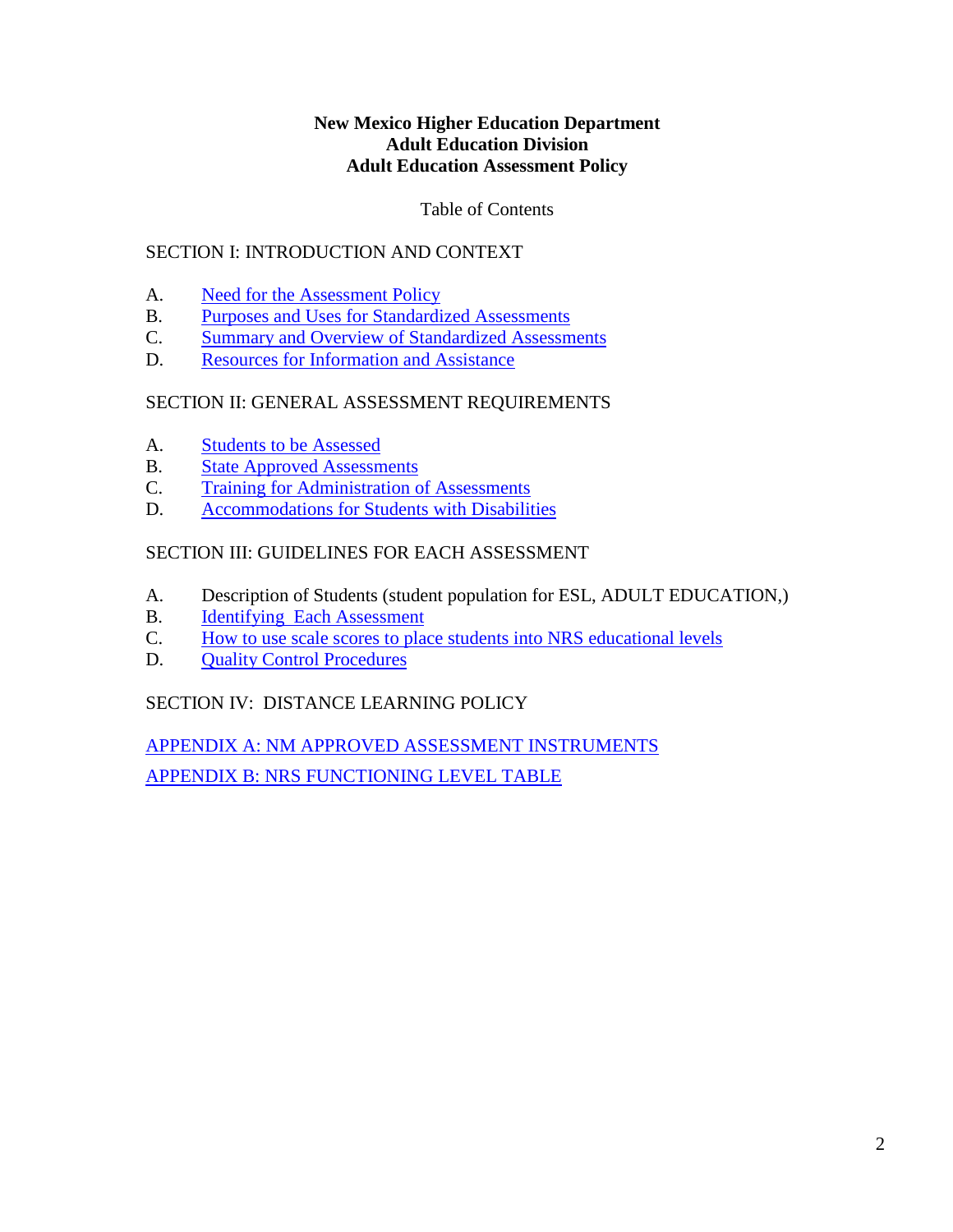### **SECTION I: Introduction and Context**

The WIOA Title II and the U.S. Department of Education, Office of Career, Technical, and Adult Education (OCTAE) have promulgated rules that require the State to have a written assessment policy to fulfill the accountability requirements for Adult Education (AE), English Language Acquisition (ELA), Adult Secondary Education (ASE), including high school completion and High School Equivalency (HSE) preparation programs, Integrated English Literacy and Civics Education (IELCE) programs, and family literacy programs. This policy describes the assessment instruments adult education programs must use when measuring learner gains in literacy, numeracy and language skills.

This policy provides guidance related to when adult education programs are to administer pre-tests and post-tests, and the assessment training, administration and reporting requirements of the National Reporting System for Adult Education (NRS).

A complete and current list of approved NRS assessments can be found at [https://www.federalregister.gov/documents/2018/09/21/2018-20590/tests-determined-to](https://www.federalregister.gov/documents/2018/09/21/2018-20590/tests-determined-to-be-suitable-for-use-in-the-national-reporting-system-for-adult-education)[be-suitable-for-use-in-the-national-reporting-system-for-adult-education](https://www.federalregister.gov/documents/2018/09/21/2018-20590/tests-determined-to-be-suitable-for-use-in-the-national-reporting-system-for-adult-education)

# <span id="page-2-0"></span>**A. Need for Assessment Policy**

The NRS requires adult education programs to use standardized assessment instruments to determine eligibility for adult education programs, placement of learners at appropriate levels of instruction, evaluation of learner strengths and weaknesses, and to account for learners who demonstrate mastery at specific levels of instruction.

Valid and reliable assessments are necessary to measure the achievement of literacy and language skills that are linked to NRS functioning levels. It is important that the assessment policy be uniformly implemented so that comparability across programs can be evaluated. To assure accuracy and consistency, adult education programs must use standardized assessments with proven validity and reliability that have been approved by the NRS.

#### **Validity**

*The Standards for Educational and Psychological Testing (1999)* explains that validity can be demonstrated in various ways, with construct validity referring to proper use and construction of test items, and with criterion and content validity as supporting methods of validity evidence. Criterion-related validity assesses the ability or effectiveness of an instrument in predicting something (e.g., skills in reading, math and writing). Please refer to the publisher's documentation regarding validity of a particular instrument.

# **Reliability**

Test accuracy (reliability) comprises consistency and stability. This can be evaluated by item response theory and differential item functioning tests which measure test score reliability across different demographics (e.g., gender and ethnicity). If the test is reliable, it will give consistent results over time and across different demographics (e.g.,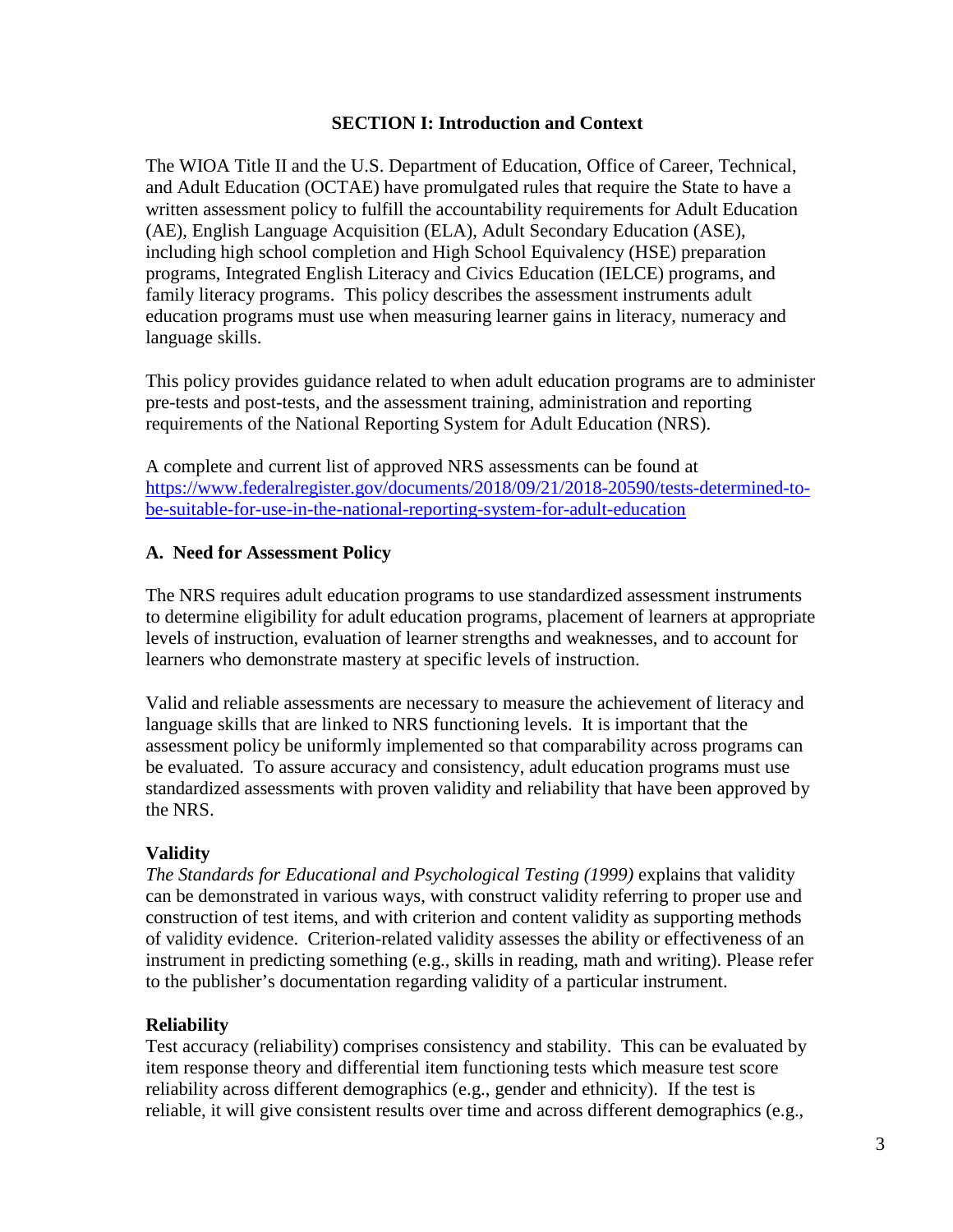if administered to students from rural or urban areas). Please refer to the publisher's documentation regarding reliability of a particular instrument.

# <span id="page-3-0"></span>**B. Purposes and Uses for Assessments**

In addition to using required standardized assessments for NRS reporting and accountability, programs use assessments for instructional purposes. Assessment data should be used to inform program evaluation and instructional design to better meet the needs of students and the instructors. Programs are encouraged to supplement standardized assessments with instruction-based, portfolio-based, career-based, and teacher-made assessments. Quality assessment data plays a major role in many areas to

- $\triangleleft$  Inform students about skill levels and place them in the most appropriate instructional program;
- $\triangleleft$  Help students determine short and long term goals;
- $\bullet$  Use information as a diagnostic guide to instruction;
- Pre- and post-test to record progress and certify EFL completion;
- $\triangle$  Plan and develop professional development activities; and
- Manage program improvement and planning and assess comparability across local programs.

States must report to OCTAE the required measures on all students who receive 12 or more hours of instruction funded through WIOA Title II AEFLA.

#### <span id="page-3-1"></span>**C. Summary and Overview of Standardized Assessments**

Please refer to the table in *Appendix A* for pertinent information on these tests (i.e., publisher contacts, approved forms and tests for the NRS levels and publisher recommended post-test timing). Please refer to the tables in *Appendix B* for standardized scoring requirements. The tables specify the score ranges tied to educational functioning levels for placement and for reporting educational gains.

Adult education programs are encouraged to use a variety of on-going formative assessments to monitor learning. Informal assessment tools, teaching techniques, teacher-made tests, teacher observation, unit tests, portfolios, checklists and interim assessments may be used to inform instruction, however, these other assessments cannot be used to document educational gain for state or federal accountability reporting purposes.

Adult education programs may use test results for reporting purposes only if the tests were administered in a manner that is consistent with New Mexico's assessment policy and the test publisher's guidelines.

#### <span id="page-3-2"></span>**D. Resources for Information and Assistance**

Adult Education Division New Mexico Higher Education Department 2044 Galisteo Street, Suite 4 Santa Fe, NM 87505 Telephone: 505.476.8437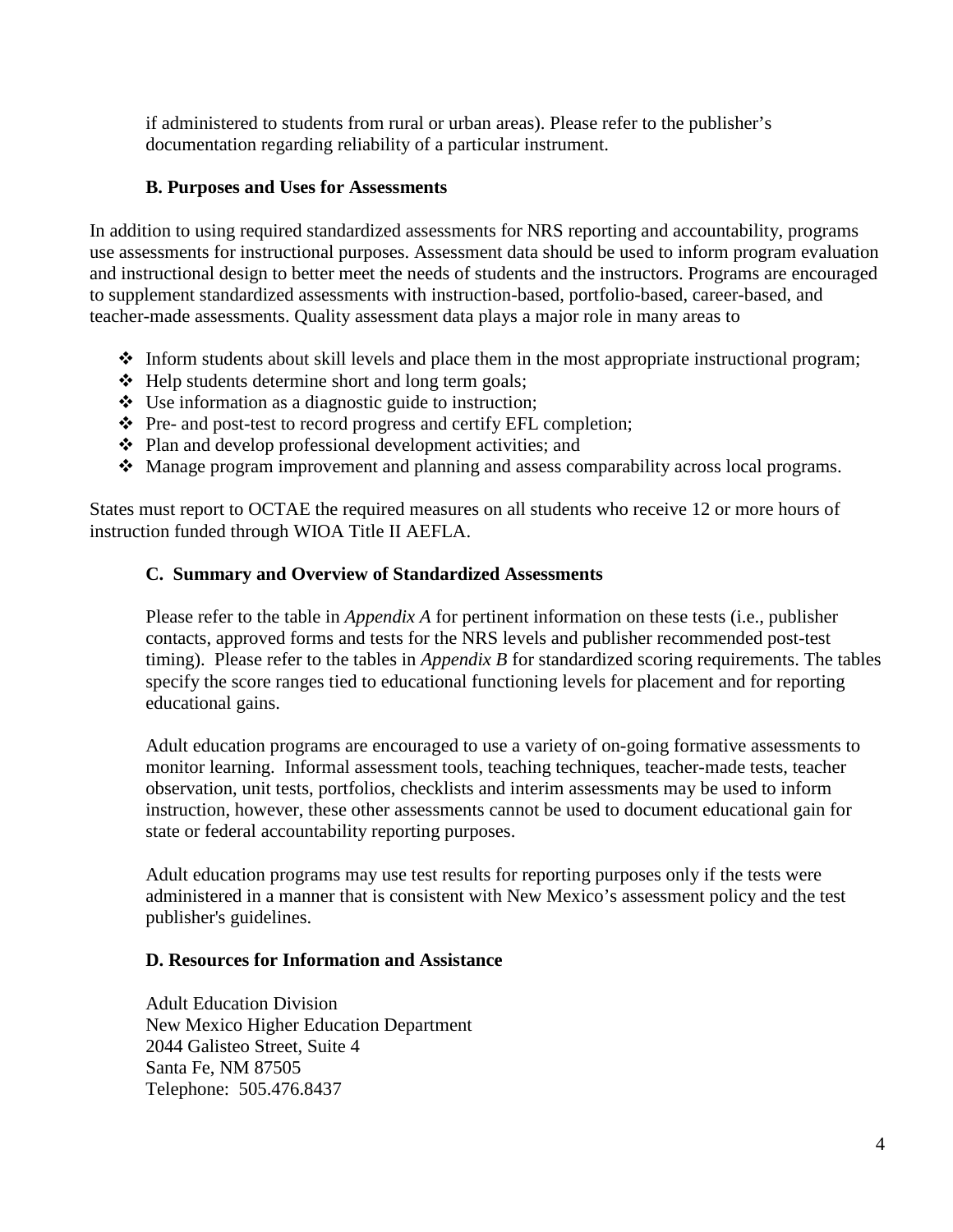<http://www.hed.state.nm.us/programs/overview-and-contact-information.aspx>

Office of Career, Technical, and Adult Education (OCTAE) U. S. Department of Education 400 Maryland Avenue, SW Washington, DC 20202-7100 Telephone: 202.245.7700

<http://www2.ed.gov/about/offices/list/ovae/pi/AdultEd/index.html>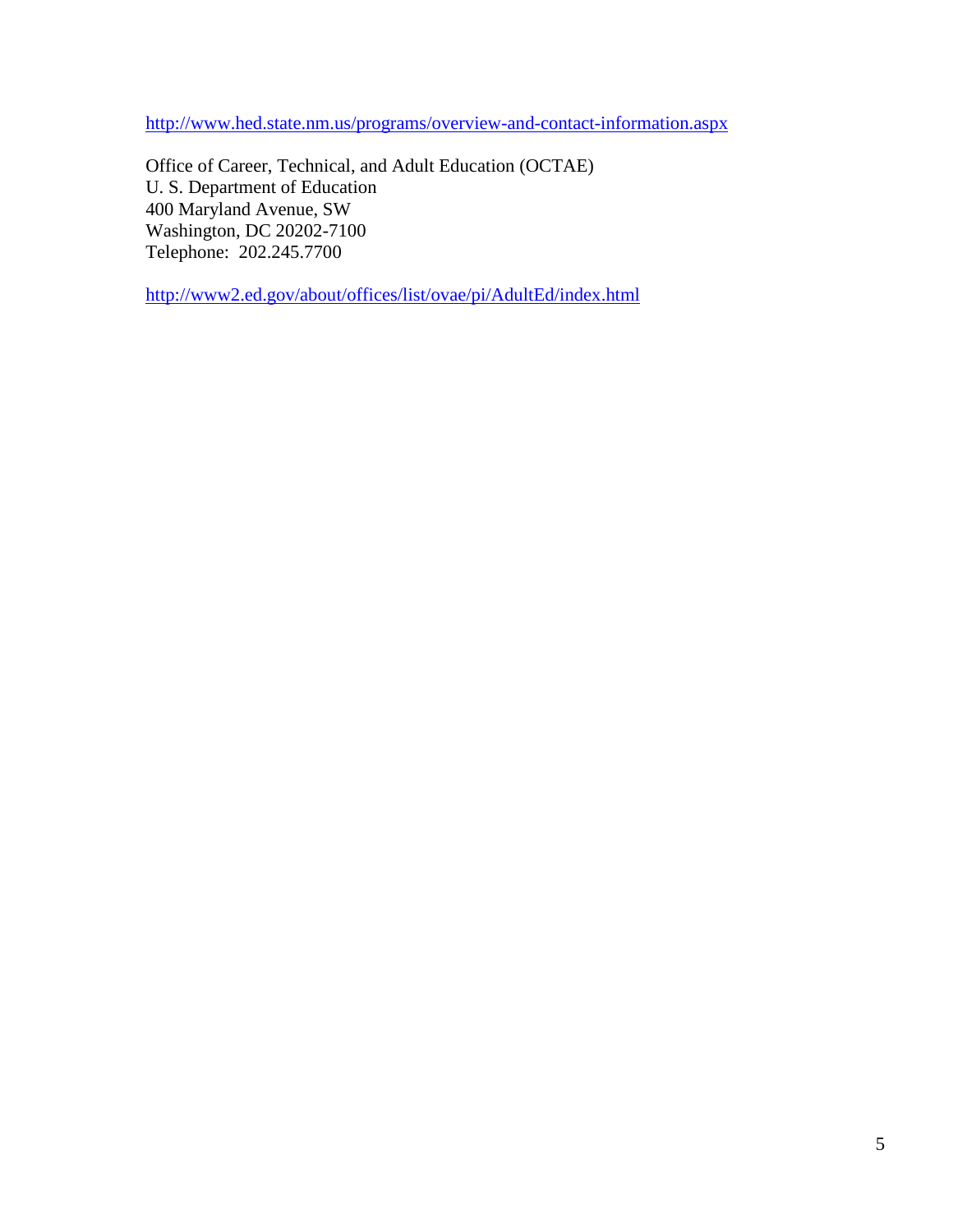# **SECTION II: General Assessment Requirements**

#### <span id="page-5-0"></span>**A. Students to be Assessed**

All students in adult education programs will be assessed with NMHED AE approved instruments and all students that will be included in New Mexico's NRS data submission must be tested.

Programs must follow these important guidelines when assessing students:

- Use the test scores and educational level descriptors found in *Appendix B* as criteria for placing students at the appropriate NRS educational functioning levels.
- Not all skill areas in the level descriptors may be needed to place students. The skills areas used should be the most relevant to student needs and the program curriculum.
- Determine educational gain by comparing the initial (pre-test) educational functioning level to the level attained on the post-test. If a student is not post-tested, then no advancement can be determined.
- $\div$  Testing for NRS reporting must be conducted face-to-face in a secure, proctored setting with a trained test administrator and according to publisher guidelines.
- Assessments should be given under good logistical conditions (i.e., well-lit, quiet space, adherence to time limits).
- Instructors and advisors must have access to assessment results.

#### **Testing Exemptions**

- Local programs unable to administer an NRS-approved test to a distance learning participant due to the widespread effect of the COVID-19 pandemic may exempt that student from testing.
- Local programs that exempt participants from NRS tests must put procedures in place to identify students who were not tested due to an inability to conduct testing, so that the impact of COVID-19 outbreak can be appropriately tracked.
- Local programs must administer NRS-approved pre-tests as soon as feasible. A participant cannot achieve an educational functioning level gain without an NRS pre and post-test.
- Where test publishers have procedures in place to allow virtual proctoring, local programs may use virtual testing for distance learning participants.
- Local programs may implement virtual test proctoring using the assessments identified in this policy, in accordance with the test publisher's procedures for virtual testing.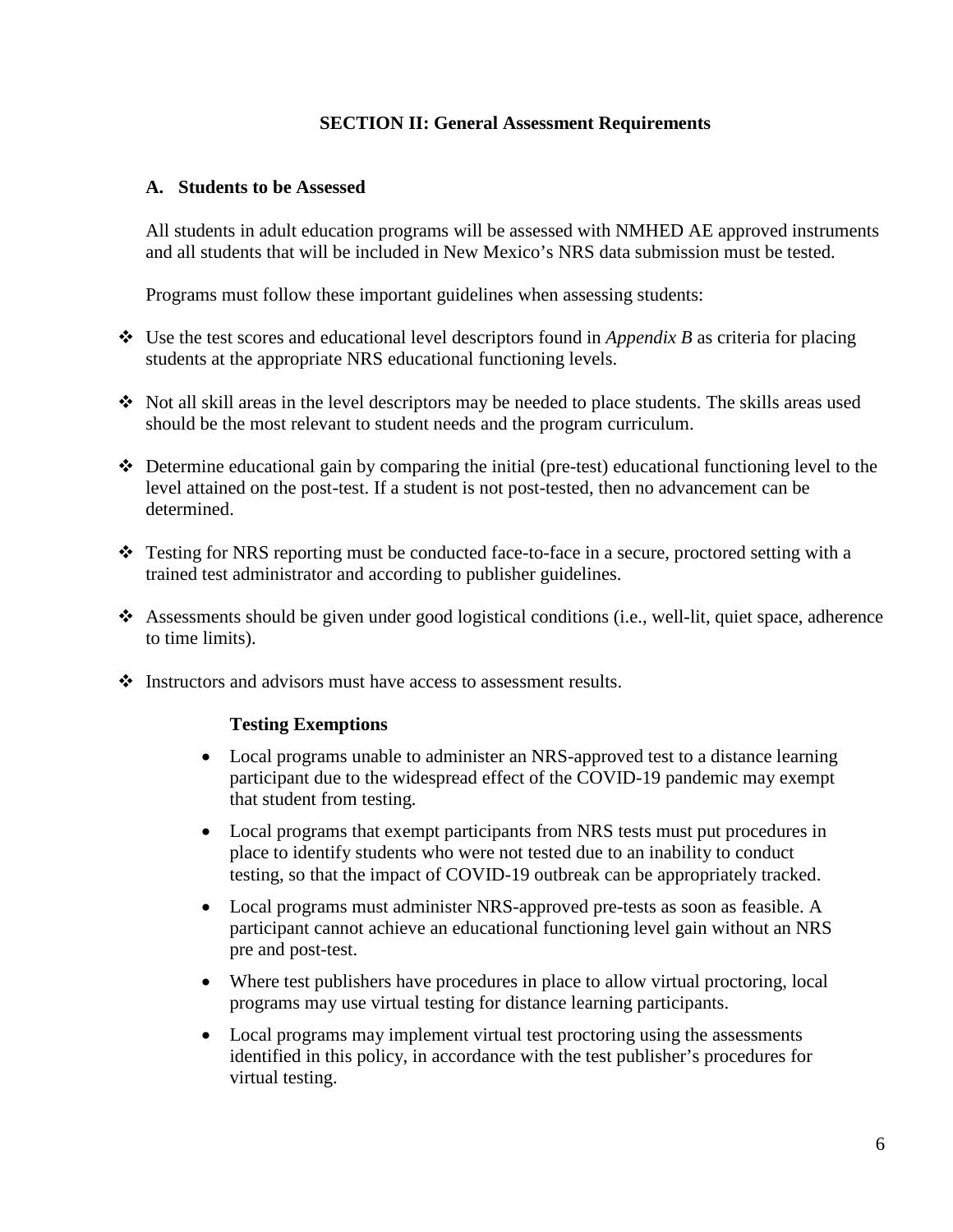• The option to administer an NRS approved test virtually is not limited to the pandemic.

# <span id="page-6-0"></span>**B. State Approved Assessments**

BEST Literacy BEST Plus 2.0 CASAS Life and Work – Listening CASAS Life and Work – Reading (ESL) CASAS Life and Work – Reading (ADULT EDUCATION/ASE) CASAS Reading GOALS Series CASAS Math GOALS Series TABE– Reading TABE– Total Mathematics TABE– Language TABE CLAS-E

# **Test Administration Requirements**

# **General**

All programs must ensure that the following procedures are in place and carried out:

- 100% of student scaled scores must be entered into the LACES database. (Please refer to test administration manuals for guidelines related to converting raw scores to scale scores).
- Programs are expected to comply with percentage goals set yearly for pre- and post-testing of enrolled students.
- NMHED AE performs semi-annual data audits and will monitor pre- and post-testing rates on all students. NMHED AE's target for pre- and post-testing rates is 50%.
- NMHED AE will monitor exceptions to the publishers' guidelines approved by the local program director.
- Students must be retested if their program participation has lapsed for **six months** or longer.
- NMHED AE's LACES database allows assessments to be rolled over when a returning student enrolls in the new program year. The rollover may only occur if the assessment is less than six months old.

# **Pre-testing**

 All students enrolled in an AE program must be assessed using one of the approved assessment instruments.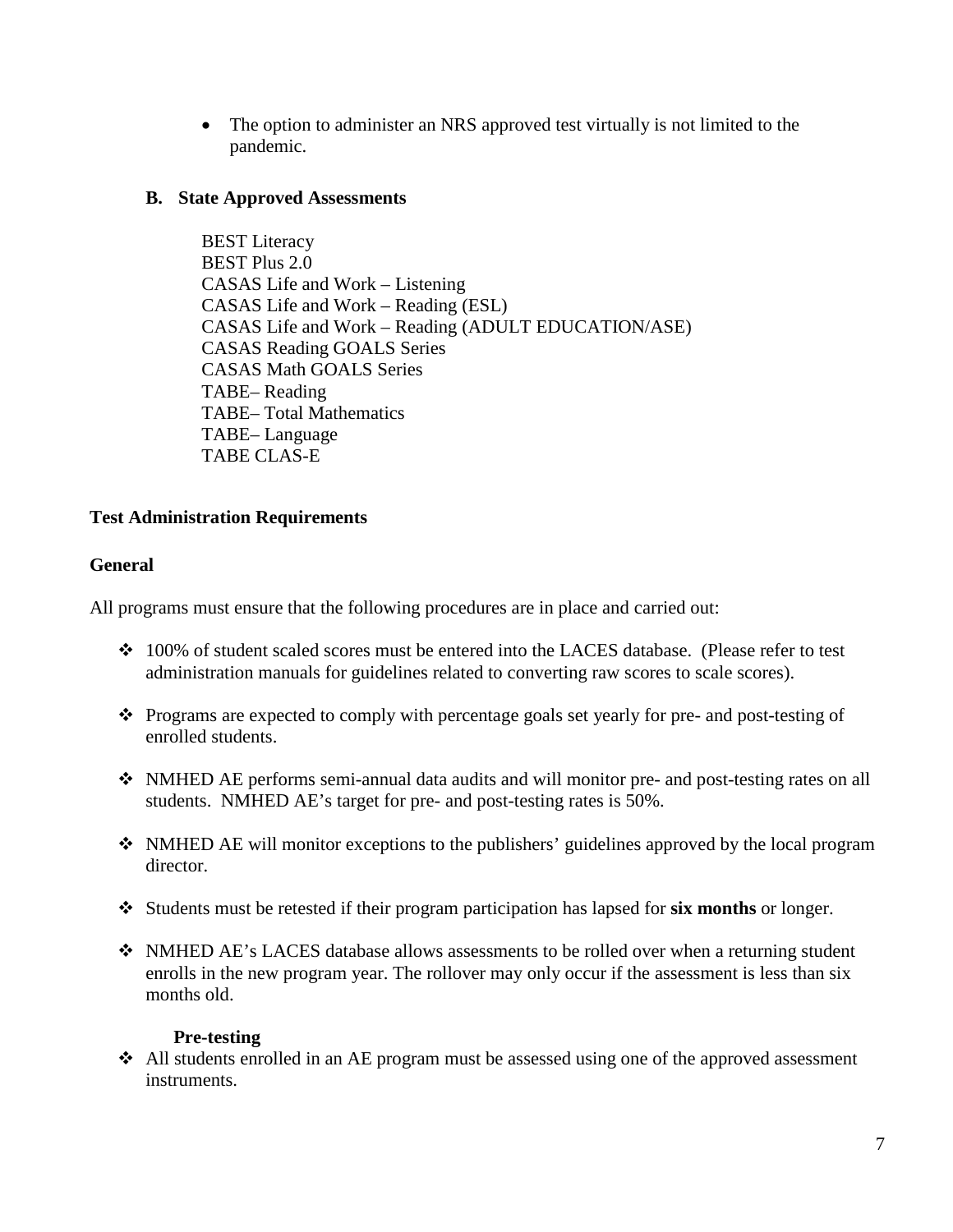- Programs must follow publisher guidelines for test administration.
- $\hat{\cdot}$  Pre-testing must occur prior to the completion of 12 hours of enrollment in an adult education program. Ideally, this should be done at intake or soon thereafter.
- Pre- and post-testing must use different forms of an approved assessment (for example, TABE form 11 for pre-test and TABE form 12 for post-test).
- $\div$  When multiple skill areas are assessed and the student has differing abilities in these skill areas, NRS and NMHED AE policy requires that the student be placed at the *lowest* skill area.

# **Post-testing**

- $\div$  The minimum recommended length of instruction time between the pre- and post-tests has been established by test publishers in order to maintain the integrity of the test results.
- Post-tests may not be given on a schedule. Students are to be post-tested when the teacher determines the student has progressed enough to make a measurable skill gain on the post-test.
- $\cdot$  It is expected that students will not be post-tested prior to receiving the publisher recommended minimum instructional hours in the subject to be post-tested. If a student is determined to be ready to post-test before the publisher recommended minimum instructional hours, approval from the local program director is required and a note documenting the special circumstances must be entered into LACES.
- $\triangle$  On the rare occasion that a student is likely to leave before achieving the minimum publisherrecommended hours of instruction, and is not expected to return to the program within 90 days, the student can be post-tested with approval from the local program director. A note documenting the special circumstances must be entered into LACES.

# <span id="page-7-0"></span>**C. Training for Administration of Assessments**

Pre-service and in-service training must be provided by local programs for all staff who conduct student intake, those who administer or score each of the tests used to measure educational gain, and all staff involved in gathering, analyzing, compiling and reporting data for the NRS. The training includes the following topics:

- $\cdot$  NRS policy, accountability policies, and the data collection process
- Definitions of measures
- $\triangleleft$  Conducting assessments

If permitted by the test publisher, local programs are responsible for training assessment staff. Local programs ensure that all staff members assigned to administer or score tests or who conduct intake are trained on test publisher guidelines, recommendations, and scoring procedures. Programs must pay particular attention to assessments that require certification for test administration (See *Appendix A*).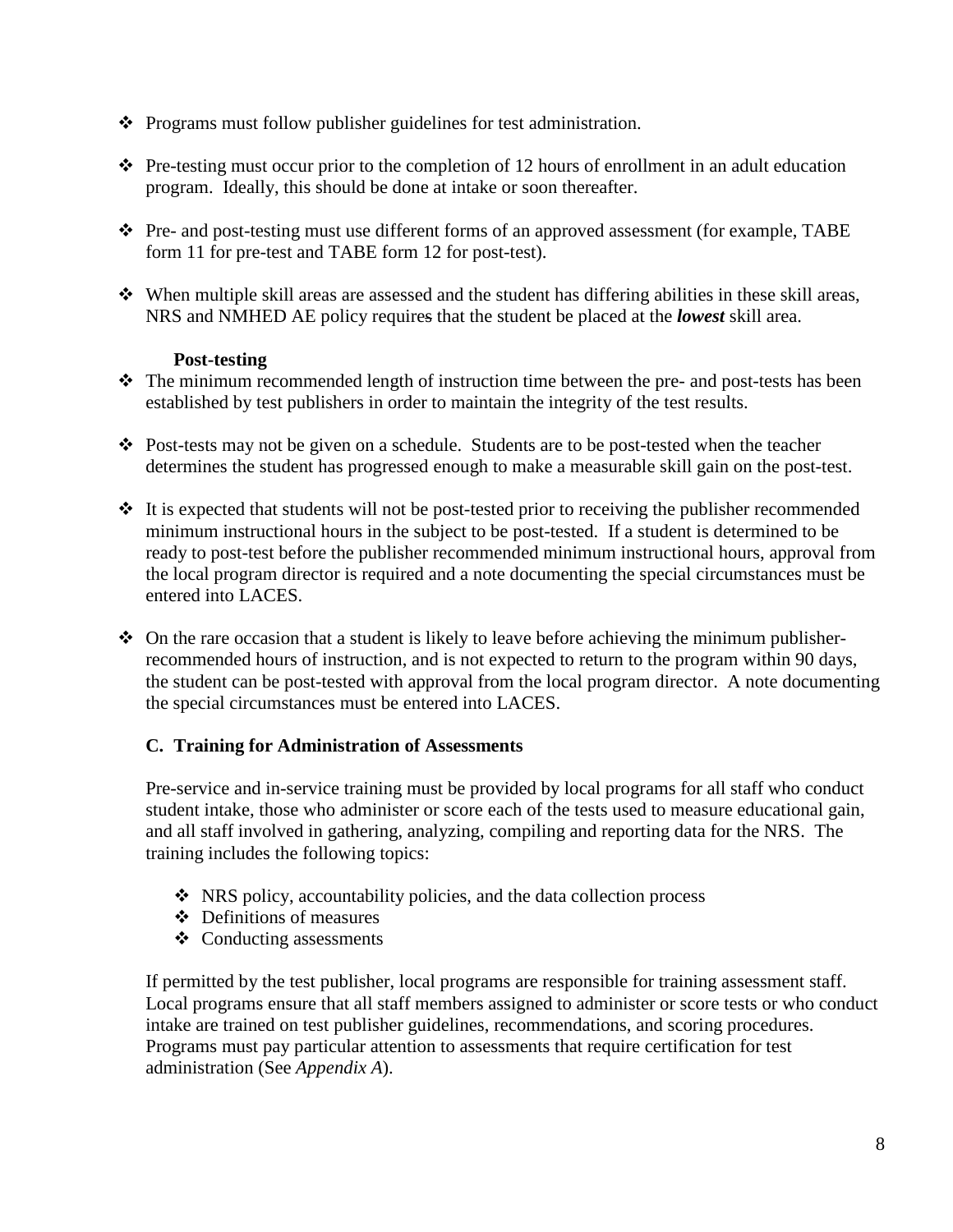## BEST Literacy:

Center of Applied Linguistics (CAL) requires one person at a program to complete training before a program can purchase materials. CAL certifies trainer. All persons who administer, score, and/or interpret the test must be trained.

## BEST Plus 2.0:

CAL requires one person at a program to complete training before the program can purchase materials. Trainee participates in a one-day training and completes 20 practice administrations. CAL certifies trainer. All persons who administer, score, and/or interpret the test must be trained.

### CASAS:

CASAS requires one person at a program to complete CASAS 101 before the program can purchase materials. Trained staff may train others at their program only. CASAS certifies trainer. All persons who administer, score, and/or interpret the test must be trained.

TABE 11/12 and TABE CLAS-E:

Data Recognition Corporation recommends that test administrators be trained before purchasing materials or administering the test. NMHED AE requires all test administrators to be certified in TABE test administration. Data Recognition Corporation certifies test administrators that complete TABE training. All persons who administer, score, and/or interpret the test must be trained.

#### <span id="page-8-0"></span>**D. Accommodations for Students with Disabilities**

The primary federal statutes that pertain to administering adult education programs with regard to persons with disabilities are the WIOA Title II, the 1990 Americans with Disabilities Act (ADA), the Rehabilitation Act of 1973, Sections 504 and 508, Family Educational Rights and Privacy Act (FERPA), the Individuals with Disabilities Education Act (IDEA), and the Elementary and Secondary Education Act (ESEA).

These regulations require programs to assure program accessibility, use of auxiliary aids and services, and provide reasonable accommodations as appropriate at no cost to the student. All adult education programs must have procedures in place that refer students to an appropriate staff member, agency, or organization for issues related to identifying students with disabilities or other special needs, testing accommodations, procedures, and appropriate documentation required.

#### **Reasonable Accommodations**

A *reasonable accommodation* refers to any change to a classroom environment or task that permits a qualified student with a disability to participate in the classroom process, to perform the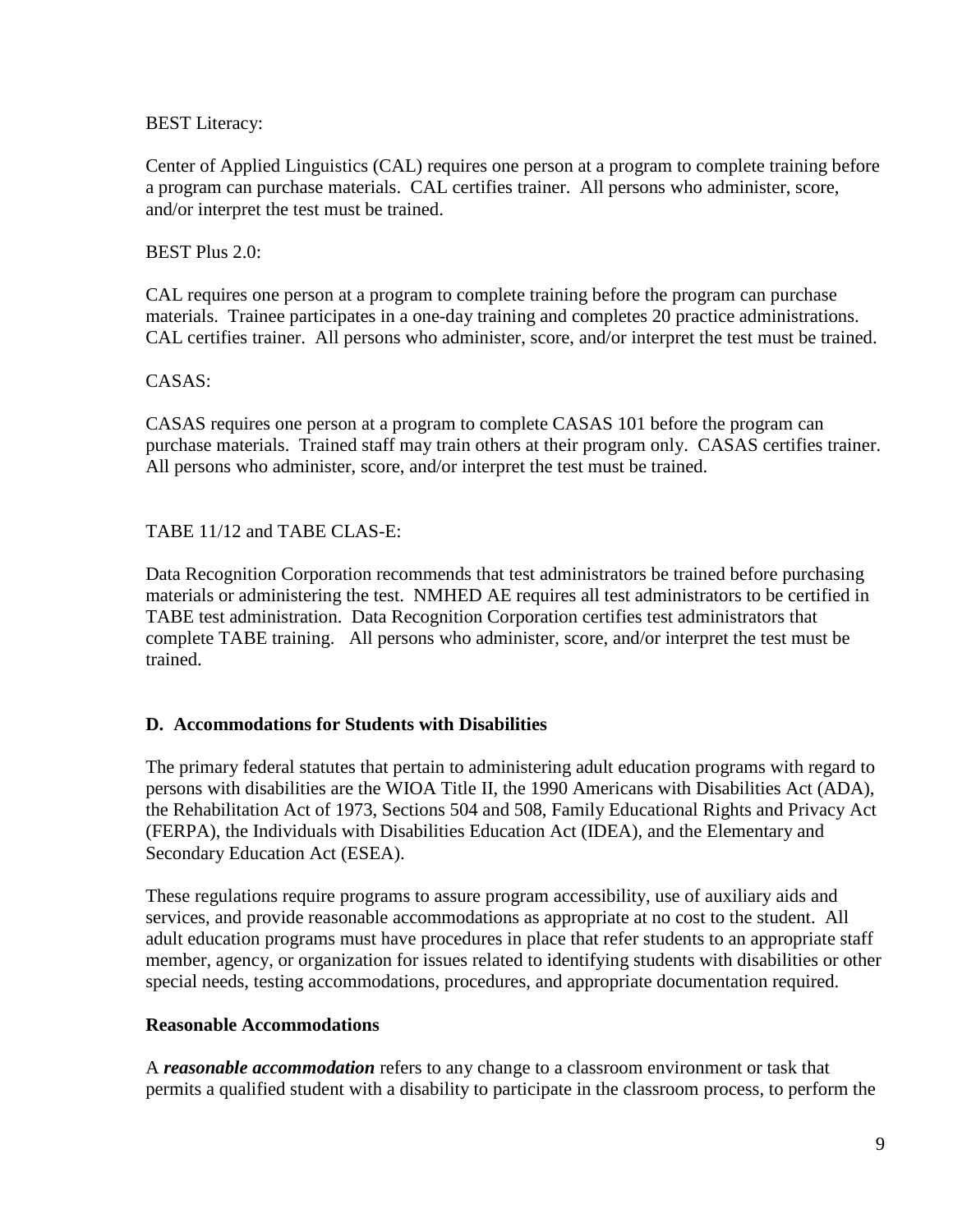essential tasks of the class, or to enjoy benefits and privileges of classroom participation equal to those enjoyed by adult learners without disabilities.

Adult students with disabilities are responsible for providing documentation of a disability to support a request for a reasonable accommodation. Documentation may include such items as: a physician's report, a diagnostic assessment from a certified professional, educational records (to support a record of a disability), a vocational rehabilitation report, or report from other qualified service providers. The documentation should describe the nature and extent of the disability and suggest the kind of accommodations the student may need to participate effectively. Please see Table 1 for common accommodations approved by test publishers. The accommodations listed in Table 1 are suggestions only. Accommodations must be based on the needs of individual learners and not on a disability category.

With the student's informed consent, reasonable accommodations may be discussed and determined by the program's disability coordinator who will then inform the adult education program staff about any reasonable accommodations that have been authorized. It is not appropriate to assume that an applicant needs an accommodation, nor is it appropriate to suggest accommodations to an applicant prior to a formal request or notification of the need for an accommodation.

| <b>Instrument</b>       | <b>Common Accommodations Approved by Test Publishers</b><br>Note: Reasonable accommodations are not effectively addressed by a<br>general policy; rather accommodations are best addressed only on a case-<br>by-case basis. (List is not exhaustive).                     |
|-------------------------|----------------------------------------------------------------------------------------------------------------------------------------------------------------------------------------------------------------------------------------------------------------------------|
| <b>BEST</b><br>Literacy | Eye glasses<br>Magnifying glasses<br>Earplugs<br>Color overlays or rulers<br>Frequent breaks<br>Individual administration<br>٠<br>An organization's disability coordinator may contact the Adult ESL<br>Assessment Team for further assistance at 1-866-845-2378, or best- |
|                         | plus@cal.org                                                                                                                                                                                                                                                               |
| <b>BEST Plus</b><br>2.0 | Hearing aids<br>Magnifying glass<br>An organization's disability coordinator may contact the Adult ESL<br>Assessment Team for further assistance at 1-866-845-2378, or best-<br>plus@cal.org                                                                               |
| CASAS                   | Extended time $(1.5)$<br>п<br>Alternate schedule<br>Frequent breaks                                                                                                                                                                                                        |

### **Table 1. Common Accommodations Approved by Test Publishers**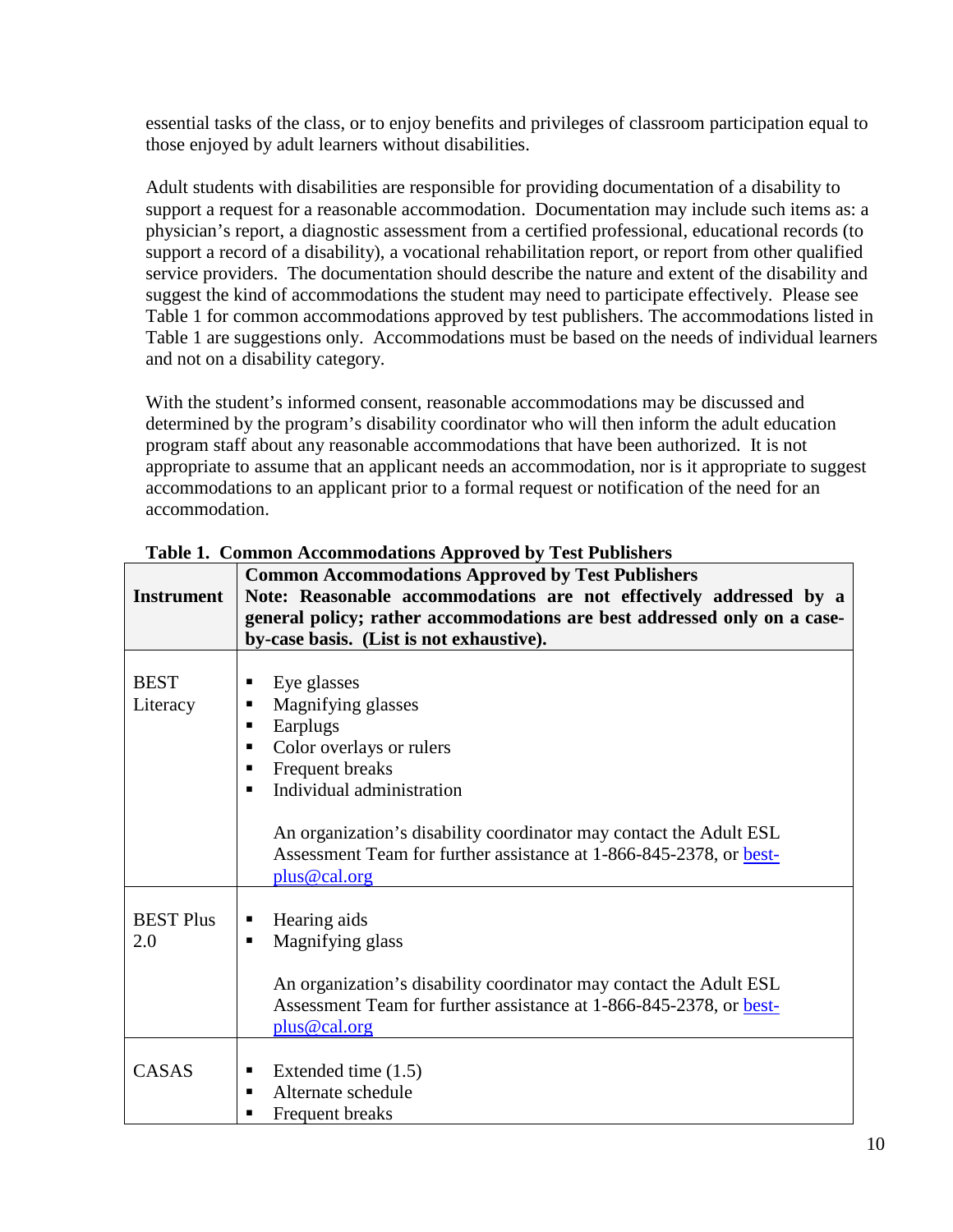|                        | Scribe/writer/alternate room<br>п<br>Computer – spelling and grammar check disabled<br>п<br>Simple calculator for Level A/B only<br>п<br>Sign language interpreter for test directions only<br>Head phones for those taking a listening test<br>п<br>Magnifier/template<br>Text-to-speech software<br>Video magnifiers                                                                                                                                                                                                                                                                                                                                                                                                                                                                    |
|------------------------|-------------------------------------------------------------------------------------------------------------------------------------------------------------------------------------------------------------------------------------------------------------------------------------------------------------------------------------------------------------------------------------------------------------------------------------------------------------------------------------------------------------------------------------------------------------------------------------------------------------------------------------------------------------------------------------------------------------------------------------------------------------------------------------------|
|                        | Scribe/reader<br>One-on-one administration<br>п                                                                                                                                                                                                                                                                                                                                                                                                                                                                                                                                                                                                                                                                                                                                           |
|                        | An organization's disability coordinator may contact Ginny Posey for<br>further assistance at 1-800-255-1036, ext. 192                                                                                                                                                                                                                                                                                                                                                                                                                                                                                                                                                                                                                                                                    |
| TABE (and<br>$CLAS-E)$ | Visual magnifying equipment<br>Large print edition of test<br>п<br>Audio amplification equipment<br>п<br>Markers to maintain place<br>п<br>Mark responses in test book<br>п<br>Mark responses on large print answer document<br>п<br>Record responses on audiotape<br>п<br>Use of sign language for selected response items<br>п<br>Us of computer, typewriter, Braille writer or other communication board<br>٠<br>Use of a speech synthesizer<br>п<br>Individual testing or in a small group<br>п<br>Use of adaptive furniture<br>٠<br>Use of special lighting or acoustics<br>Frequent breaks, flexible scheduling<br>п<br>Have directions read aloud<br>п<br>Use of directions that have been marked with highlighting<br>п<br>Use of graph paper<br>п<br>Use of a spell checker<br>п |
| <b>TABE</b><br>Online  | Untimed test accommodations<br>п<br>Pause-test accommodations to allow breaks<br>п<br>Font/background color and font size accommodations for students with<br>٠<br>visual disabilities<br>Use of highlighter<br>п<br>Use of screen-reader<br>п<br>Online calculator<br>п<br>Programs may refer to the <i>Accommodations Classifying Table</i> (2004) or the<br>Guidelines for Inclusive Test Administration published by Data<br>Recognition Corporation for more specific information. Please contact<br>Mike Johnson for further assistance at 630-995-6712, or<br>mjohnson@datarecognitioncorp.com                                                                                                                                                                                     |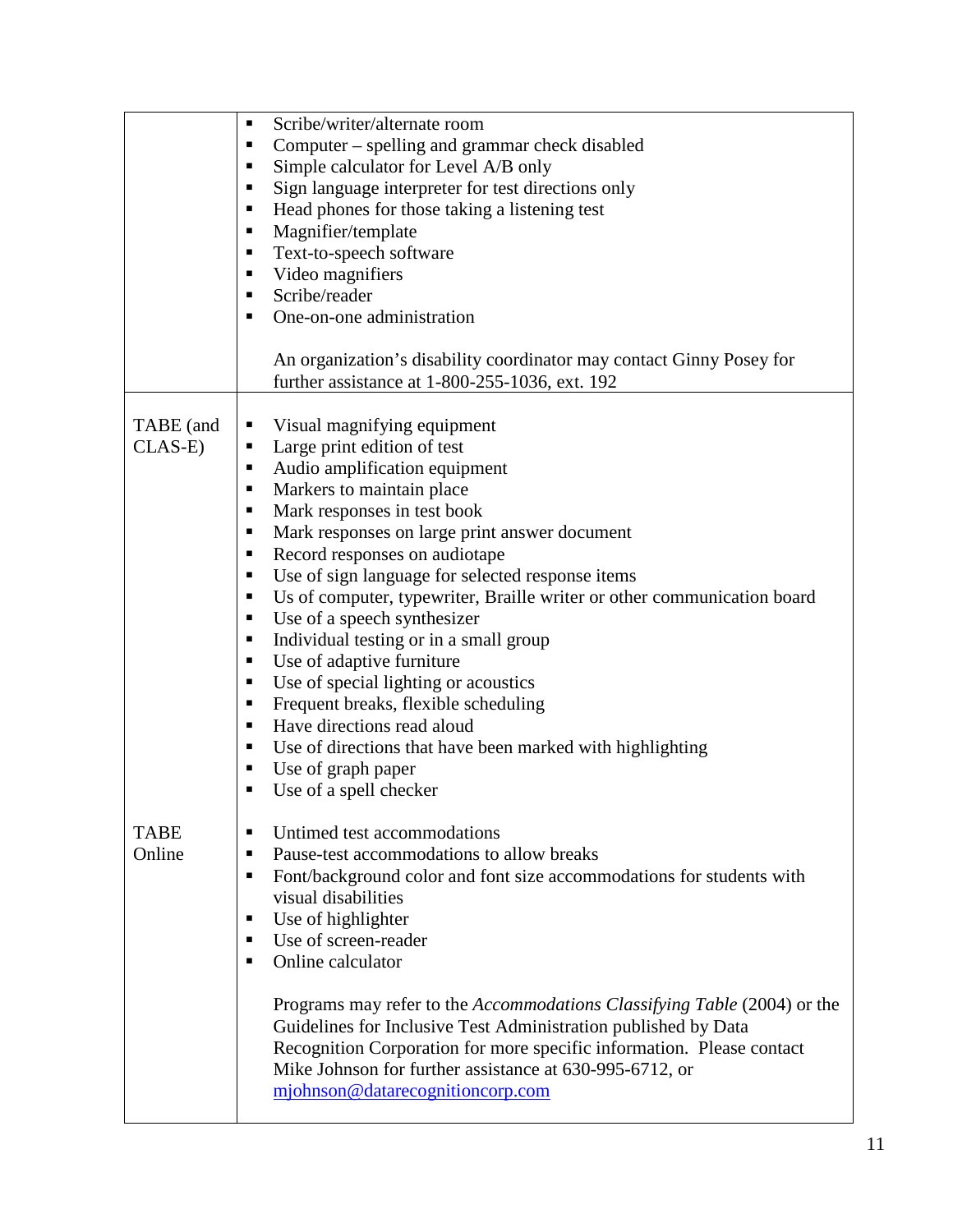## **SECTION III: Guidelines for Each Assessment**

## **A. Description of Students**

All students who will be counted for NRS reporting purposes must be assessed with NRS approved standardized assessments.

# <span id="page-11-0"></span>**B. Identifying Each Assessment**

This section discusses fundamental procedures for administering and reporting results on NM AE approved assessments. These guidelines represent minimum standards. The guidelines differ depending upon the selected instrument, as shown in the following table. Please refer to *Appendices A* and *B* for further information, including relationship between scale scores and educational functioning levels.

| <b>Instrument</b>                | <b>Guidelines</b>                                                                                                                                                                                                                                                                                                                                                                                                                                                                                                                                |
|----------------------------------|--------------------------------------------------------------------------------------------------------------------------------------------------------------------------------------------------------------------------------------------------------------------------------------------------------------------------------------------------------------------------------------------------------------------------------------------------------------------------------------------------------------------------------------------------|
| <b>BEST</b><br>Literacy          | BEST Literacy tests reading and writing proficiency only.<br>П<br>Use one form for pre-testing and a different form for post-testing.<br>п<br>Formal training is not required for administration; however, the test<br>п<br>publisher recommends a thorough review of the BEST Literacy Test<br>Manual to become familiar with proper testing and scoring procedures.                                                                                                                                                                            |
| <b>BEST Plus</b><br>2.0<br>CASAS | BEST Plus tests oral proficiency only.<br>П<br>The computer-adaptive version can be given for pre- and post-testing.<br>п<br>With the semi-adaptive print version, use one form for pre-testing and a<br>٠<br>different form for post-testing.<br>Training to administer and score is required; contact the Center for Applied<br>п<br>Linguistics for training opportunities (see Attachment A).<br>Program staff administering CASAS assessment, must be CASAS certified.<br>п<br>To obtain CASAS certification, staff has to attend the CASAS |
|                                  | Implementation Workshop and successfully complete the certification exam.<br>It is recommended that CASAS certification be renewed every three years.<br>Each student should be given the Appraisal/Locator. The Appraisal/Locator<br>п<br>should be given one time <i>only</i> . The Appraisal results identify the student<br>pre-test level and appropriate placement.<br>The publisher's chart should be used to determine the most appropriate<br>п<br>post-test (Certification test) to measure student competency attainment.             |
| <b>TABE</b>                      | Perform the Locator Interview and administer Locator Test (Part 1 and 2 for<br>п<br>TABE and a single Locator Test for TABE Online)                                                                                                                                                                                                                                                                                                                                                                                                              |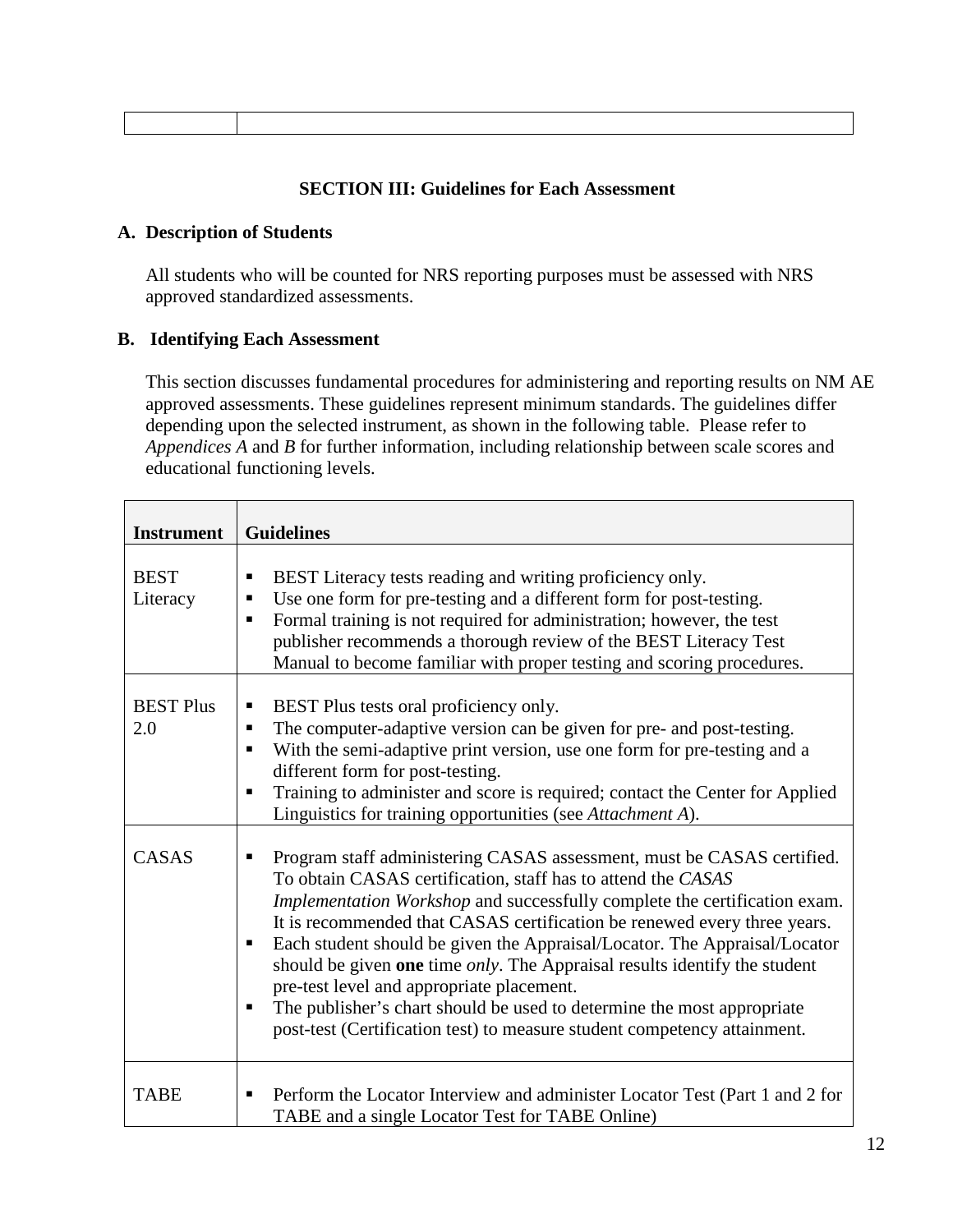| and                          | Use the Complete Battery as both the pre-test and post-test, or use the<br>Survey as both the pre- and post-test.                                                                                                                        |
|------------------------------|------------------------------------------------------------------------------------------------------------------------------------------------------------------------------------------------------------------------------------------|
| <b>TABE</b><br>Online        | Scores at entry and at the end are compared to measure student skill<br>attainment.                                                                                                                                                      |
|                              | The publisher discourages random and/or frequent testing.                                                                                                                                                                                |
| <b>TABE</b><br><b>CLAS-E</b> | Perform the Locator Interview and administer Locator Test (Part 1 and 2)<br>Administer appropriate Level of CLAS-E for a pre-test.<br>Score CLAS-E Level to find out ESL Proficiency Level and place student in<br>appropriate ESL class |
|                              | Administer the alternate form of CLAS-E as the post-test. Publisher<br>recommends 60-95 hours of instruction before post-test with different form.                                                                                       |

# <span id="page-12-1"></span><span id="page-12-0"></span>**C. Quality Control Procedures**

To help ensure the quality of assessment data, all programs must follow these operating procedures:

 $\div$  Testing data must be entered into the program database within 2 weeks of completion.

Staff with assigned responsibility for assessment must be adequately trained and have a clear understanding of the instrument's administration (i.e., timing, scoring, determining appropriate NRS levels, etc.).

- All training certifications must be provided to the NMHED AE office.
- Assessment results must be kept in student files. Paper files must be kept in a locked and secure location.
- $\div$  The assessment results in student files must match those in the LACES database.

NMHED AE conducts semi-annual data quality audits of all programs and performs thorough program performance evaluations during scheduled program site visits.

# **DISTANCE EDUCATION POLICY**

#### **SECTION A: INTRODUCTION AND CONTEXT**

This policy discusses the primary actions needed to design and implement distance education programs that will provide quality services to students at the local program level. New Mexico is a predominantly rural state with huge distances between its more populated areas. With lessthan-ideal economic conditions, and the high cost of transportation, distance education has become a prime alternative to the traditional classroom setting.

Distance education can be an effective way to serve learners unable to attend regularly scheduled classes. It may also be an attractive option for students who live some distance away from a local program. Distance education courses can help students obtain the technology skills necessary to transition into work and/or higher education. They can also help students develop the self-efficacy, discipline, resourcefulness and technology skills to pursue a career, advance in a current job, and pursue lifelong learning.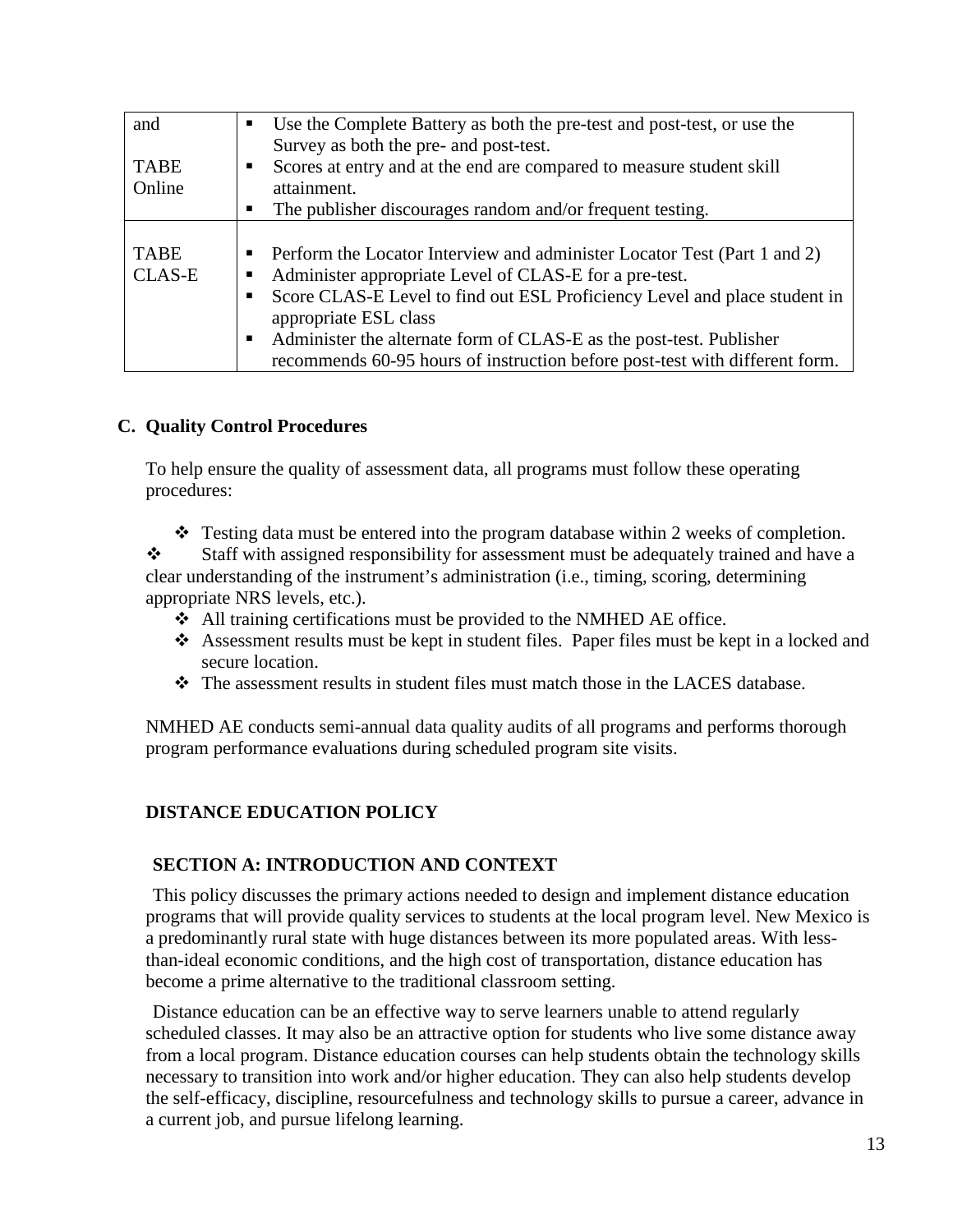In March of 2020, the state experienced a shutdown of face-to-face classes due to the COVID-19 pandemic. This required any program continuing to provide services to do so at a distance. Distance learning became not only an option but an essential method of instructional delivery.

The purpose of this policy is to give local adult education providers information on how New Mexico Adult Education will implement distance education processes and procedures for local programs.

# **SECTION B: GENERAL REQUIREMENTS**

The National Reporting System (NRS) Technical Assistance Guide defines Distance Education as

• Formal learning activity where students and instructors are separated by geography, time, or both for the majority of the instructional period.

• Distance learning materials are delivered through a variety of media, including but not limited to, print, audio recording, videotape, broadcasts, computer software, Web-based programs, and other online technology.

• Teachers support distance learners through communication by mail, telephone, e-mail, or online technologies and software.

It is common for adult learners to take traditional classroom-based, blended and/or distance learning courses during the same program year. For purposes of defining who is a distance learner, programs will track students as distance learners if at least 50% of the instructional hours scheduled for a given class are derived from proxy hours. For the purposes of this policy, blended learning students will follow the same policies as distance learners.

# **SECTION C: ASSESSMENT AND CONTACT HOURS**

# **Assessing Distance Learners**

Distance learners must be assessed in accordance with the NMHED Adult Education Division State Assessment Policy. In addition, programs must have a procedure to determine the student's ability to function effectively as a distance learner. This may be a survey of computer skills, motivation, and independent learning skills, or a plan to support the student through blended learning to build those skills.

# **Instructional Hours for Distance Learning**

Classes providing distance or blended learning must be indicated as such in the title of the course in the state database (LACES). The NRS Technical Assistance Guide requires that:

Like all participants, participants in distance education ...must have at least 12 hours of contact with the program before they can be counted for Federal reporting purposes. Contact hours for distance learners can be a combination of actual contact and contact through telephone, video, teleconference, or online communication, where participant and program staff can interact and through which participant identity is verifiable. In-person contact time is not required to obtain the initial 12 hours of contact.

Contact hours at a distance are entered into the state database (LACES) as Instruction - Distance/Contact. In addition, programs should report proxy hours according to NRS Technical Assistance Guide and as defined below.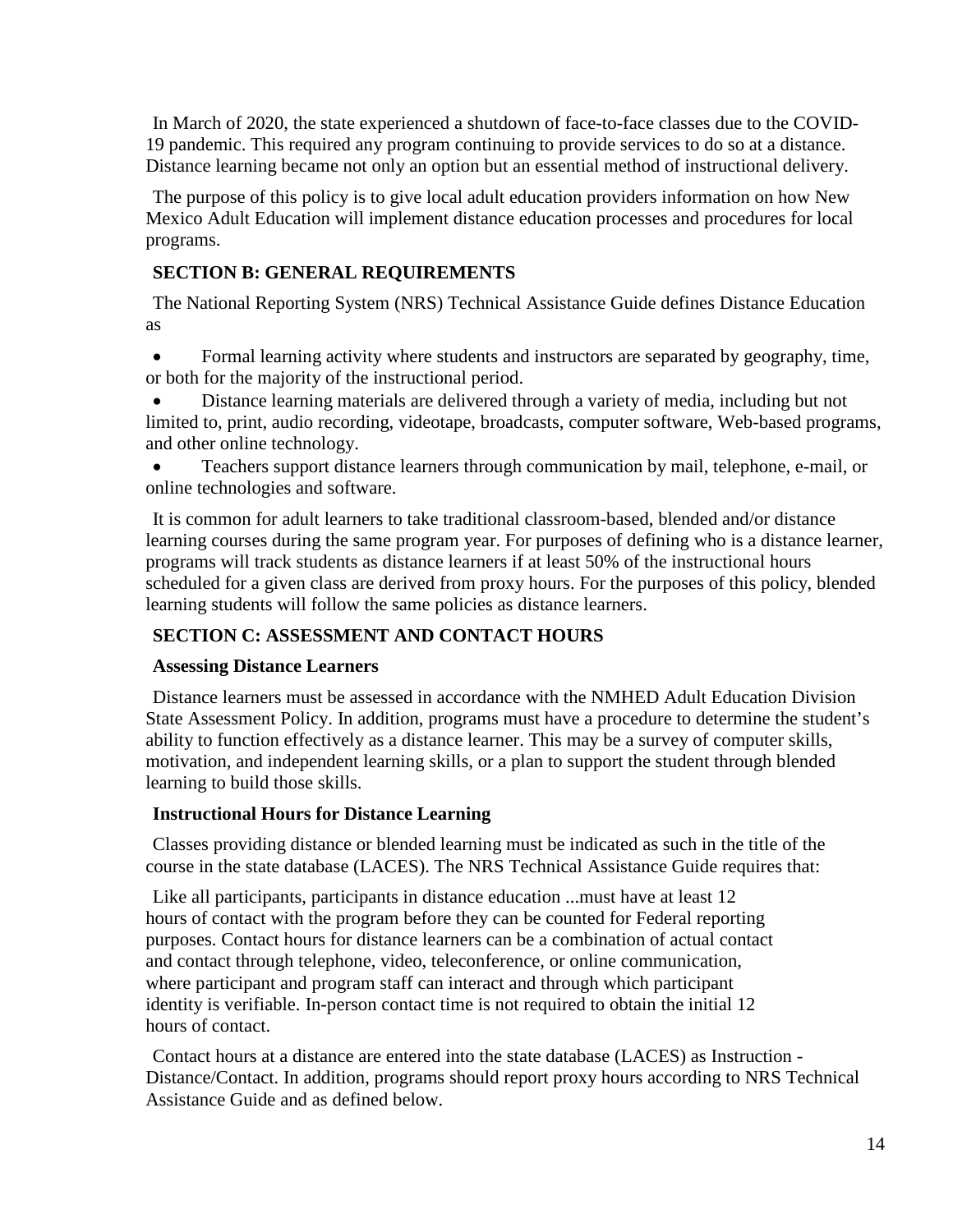**Contact Hours** (Also known as "synchronous time."):

Instructional contact hours for distance learners can be a combination of actual contact and remote contact through telephone, video, teleconference, or online communication, where participant and program staff can interact and through which participant identity is verifiable.

**Proxy Hours** (Also known as "asynchronous time"):

This is the time a student spends on learning new material without an instructor present.

The following models may be used to assign proxy contact hours. Ensure that the model you use is appropriate for the curriculum and instructional materials you use for the class.

• Clock Time Model—assigns contact hours based on the elapsed time that a participant is connected to, or engaged in, an online or stand-alone software program that tracks time.

• Teacher Verification Model—assigns a fixed number of hours for each assignment based on teacher determination of the extent to which a participant engaged in, or completed, the assignment.

• Learner Mastery Model—assigns a fixed number of hours based on the participant passing a test on the content of each lesson. This method requires that a high percentage (70%-80%) of students who take the test after completing the number of hours awarded pass it. Only curricula with a validated correlation between test-taker hours and passage rate may be used under this model.

Local providers may use the Clock Time Model for a learning platform or software program that tracks the time participants spend interacting with instructional material and disconnects after a preset period of inactivity. If a provider intends to use either the Teacher Verification or the Learner Mastery Model, it must be appropriate for the distance education curriculum they are using and they must first describe the procedures used to develop the number of proxy contact hours awarded and obtain approval of the curriculum from the State office.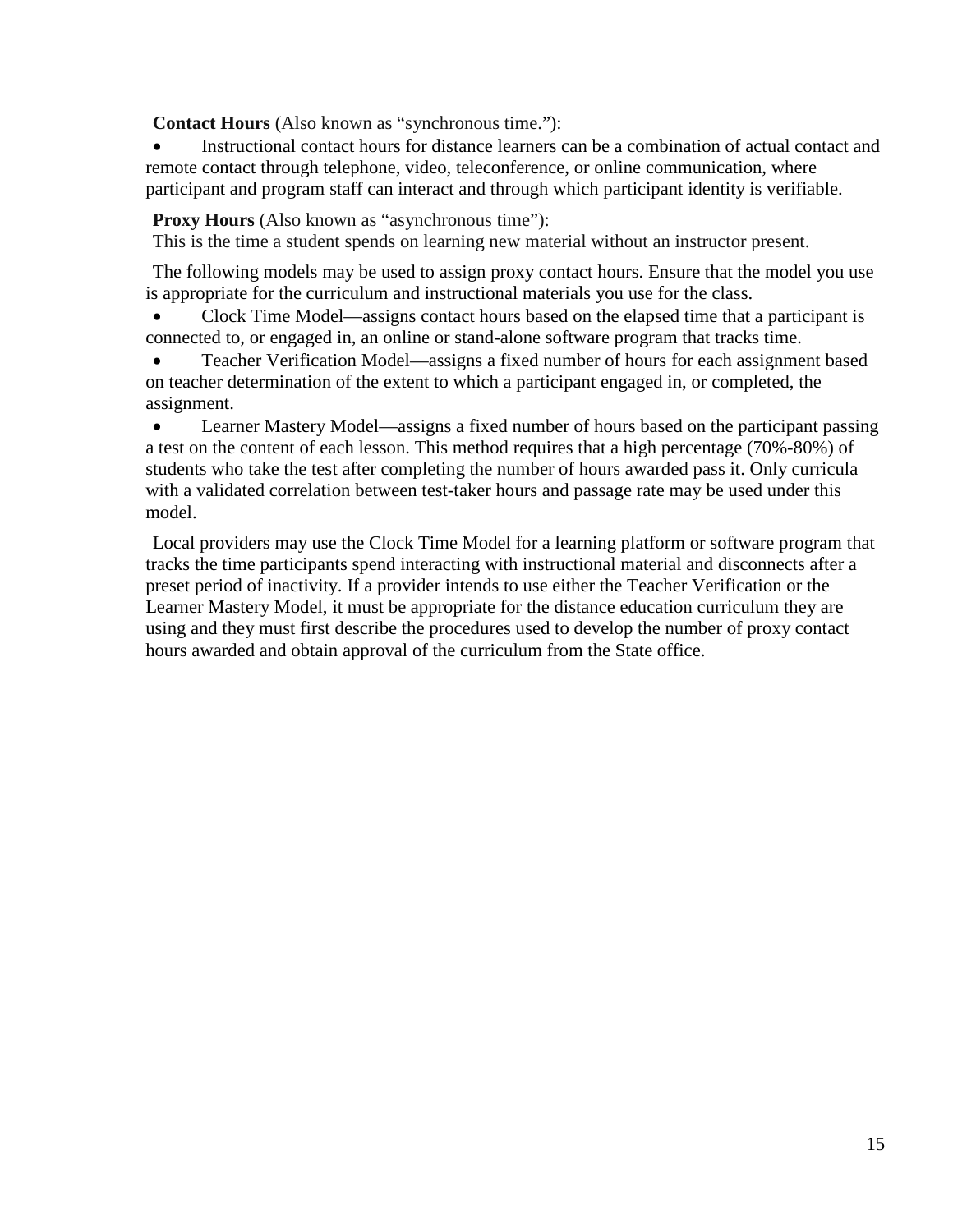# **APPENDIX A**

### **NM Approved Assessment Instruments**

<span id="page-15-0"></span>

| Instrument/<br><b>Publisher Contact</b>                                                                                                                                                                             | <b>Approved Forms</b> | <b>Approved Tests</b>                                                                              | <b>Appropriate NRS Levels</b>        | <b>Pre- and Post-Testing</b><br><b>Intervals</b><br>(Publisher<br><b>Recommended</b> )                                                                                                                                                                                                                                                                                                                                      |
|---------------------------------------------------------------------------------------------------------------------------------------------------------------------------------------------------------------------|-----------------------|----------------------------------------------------------------------------------------------------|--------------------------------------|-----------------------------------------------------------------------------------------------------------------------------------------------------------------------------------------------------------------------------------------------------------------------------------------------------------------------------------------------------------------------------------------------------------------------------|
| <b>BEST Literacy</b><br>[Basic English Skills Test Literacy]<br><b>Tests reading and writing</b><br><u>proficiency</u><br>Daniel Lieberson<br>Dlieberson@cal.org, 202-355-1531                                      | Forms B, C, and D     | Reading and<br>$\blacksquare$<br>Writing only<br>(paper)                                           | All ESL NRS Levels                   | 60 Hours minimum, or at<br>end of instructional<br>session; 80-100 hours in<br>lowest pre-test subject<br>area recommended before<br>post-testing.                                                                                                                                                                                                                                                                          |
| <b>BEST Plus</b><br>[Basic English Skills Test Plus]<br><b>Tests oral proficiency</b><br>Daniel Lieberson<br>Dlieberson@cal.org, 202-355-1531<br><b>BEST Plus User Support</b><br>best-plus@cal.org<br>866-845-2378 | Forms A, B and C      | Oral proficiency<br>$\blacksquare$<br>only (paper and<br>computer-<br>adaptive delivery<br>format) | All ESL NRS Levels<br>$\blacksquare$ | 60 Hours minimum in<br>lowest pre-test content<br>area, or at end of<br>instructional session; If<br>the hours for a course of<br>instruction exceed the<br>recommended number of<br>hours, post-testing may<br>most appropriately take<br>place at the end of the<br>instructional session<br>(Daniel Lieberson, BEST<br>Plus Project Manager<br>Center for Applied<br>Linguistics<br>dlieberson@cal.org, 202-<br>355-1531 |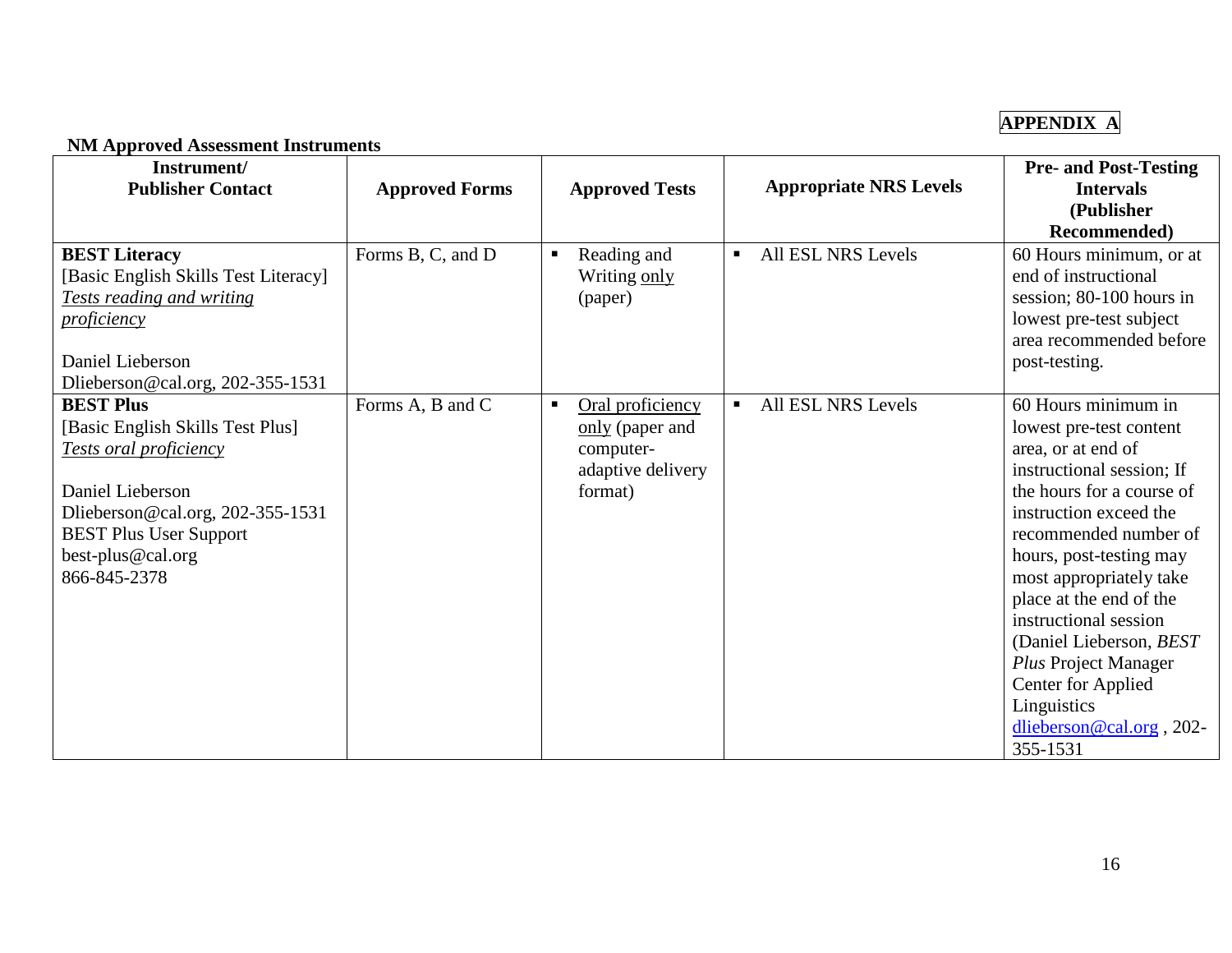| <b>CASAS</b> for ESL          | (Reading) Forms 27,   | Reading (Life and<br>$\blacksquare$ | All ESL NRS Levels          | 70-100 Hours in lowest |
|-------------------------------|-----------------------|-------------------------------------|-----------------------------|------------------------|
|                               | 28, 81, 82, 81X, 82X, | Work, Reading                       |                             | pre-test subject area  |
|                               | 83, 84, 85, 86, 185,  | for Citizenship,                    |                             | recommended before     |
|                               | 186, 187, 188, 513,   | Reading for                         |                             | post-testing.          |
| [Comprehensive Adult Student] | 514, 951, 952, 951X,  | Language Arts -                     |                             | (40 Hours minimum)     |
| Assessment System]            | 952X                  | Secondary Level)                    |                             |                        |
|                               |                       | (paper and computer-                |                             |                        |
| Linda Taylor, Director of     |                       | based delivery                      |                             |                        |
| Assessment Development, CASAS |                       | format)                             |                             |                        |
| ltaylor@casas.org             |                       |                                     | All ESL NRS Levels<br>п     |                        |
| 800-255-1036, ext. 186        | *Appraisal/Locator    | Life and Work<br>$\blacksquare$     |                             |                        |
|                               | Recommended*          | Listening                           |                             |                        |
| <b>CASAS</b> for ABE          | (Reading GOALS        | Reading (Reading<br>$\blacksquare$  | All ADULT<br>$\blacksquare$ | 70-100 Hours in lowest |
|                               | Series) Forms 901R,   | GOALS)                              | <b>EDUCATION/ASE NRS</b>    | pre-test subject area  |
|                               | 902R, 903R, 904R,     | Math (Math<br>$\blacksquare$        | Levels                      | recommended before     |
|                               | 905R, 906R, 907R,     | <b>GOALS</b> Series)                |                             | post-testing.          |
| [Comprehensive Adult Student  | 908R                  | (paper and computer-                |                             | (40 Hours minimum)     |
| Assessment System]            |                       | based delivery                      |                             |                        |
|                               | (Math GOALS Series)   | format)                             |                             |                        |
| Linda Taylor, Director of     | Forms 913, 914, 917,  |                                     |                             |                        |
| Assessment Development, CASAS | 918                   |                                     |                             |                        |
| ltaylor@casas.org             |                       |                                     |                             |                        |
| 800-255-1036, ext. 186        |                       |                                     | All ADULT<br>$\blacksquare$ |                        |
|                               | *Appraisal /Locator   |                                     | <b>EDUCATION/ASE NRS</b>    |                        |
|                               | Recommended*          |                                     | Levels                      |                        |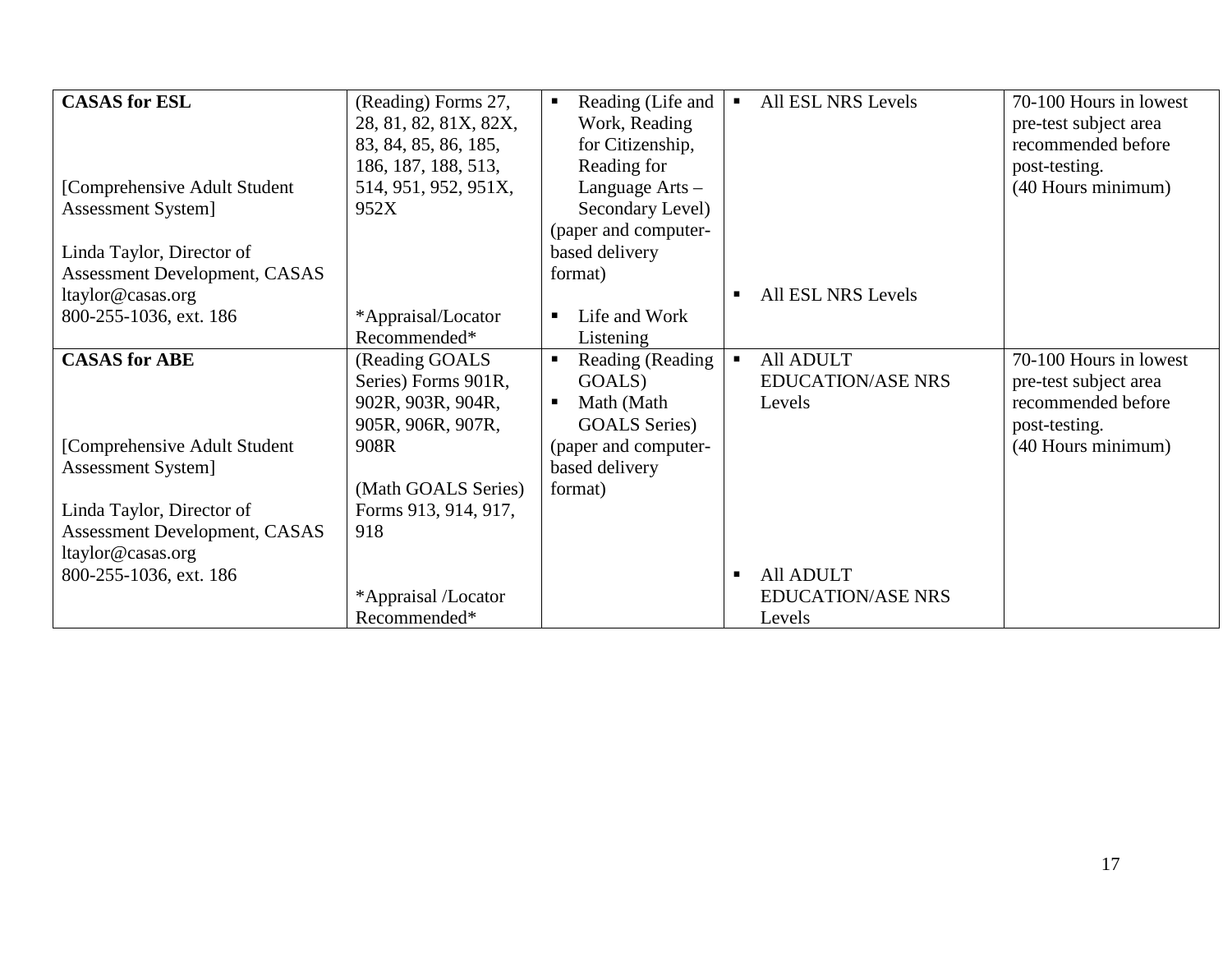| TEST OF ADULT EDUCATION,          | Forms 11 AND 12       | Reading<br>$\blacksquare$           | All ADULT<br>Π.          | A Locator Test is strongly  |
|-----------------------------------|-----------------------|-------------------------------------|--------------------------|-----------------------------|
| <b>TABESurvey, and TABEOnline</b> |                       | Language<br>п                       | <b>EDUCATION/ASE NRS</b> | recommended.                |
| [Test of Adult Education]         |                       | <b>Total Math</b><br>$\blacksquare$ | Levels                   |                             |
|                                   |                       | (paper and computer-                |                          | Data Recognition            |
|                                   |                       | based delivery                      |                          | recommends 50-60 hours      |
|                                   |                       | format)                             |                          | of instruction when         |
| Elma N. Pineda-Raney, Ed.D.       | *Locator is required* |                                     |                          | testing with an alternate   |
| elma_pineda-raney@ctb.com         |                       |                                     |                          | form (i.e. $11M$ to $12M$ ) |
| 505-797-9894; 800-538-9547 ext.   | *Use of Complete      |                                     |                          | for students that test into |
| 6706                              | Battery is            |                                     |                          | NRS levels 1-4 (ADULT)      |
| Western Reg. Office: 888-282-5690 | recommended*          |                                     |                          | EDUCATION) with a           |
|                                   |                       |                                     |                          | minimum of 40 hours.        |
|                                   |                       |                                     |                          |                             |
|                                   |                       |                                     |                          | For students testing into   |
|                                   |                       |                                     |                          | NRS levels 5 and 6 (ASE)    |
|                                   |                       |                                     |                          | Low and High) 30-59         |
|                                   |                       |                                     |                          | hours of instruction is     |
|                                   |                       |                                     |                          | recommended.                |
|                                   |                       |                                     |                          |                             |
|                                   |                       |                                     |                          | If the pre- and post-test   |
|                                   |                       |                                     |                          | are for students with the   |
|                                   |                       |                                     |                          | same level and use the      |
|                                   |                       |                                     |                          | same form: 120 hours.       |
|                                   |                       |                                     |                          |                             |
|                                   |                       |                                     |                          | Random and/or frequent      |
|                                   |                       |                                     |                          | testing is discouraged.     |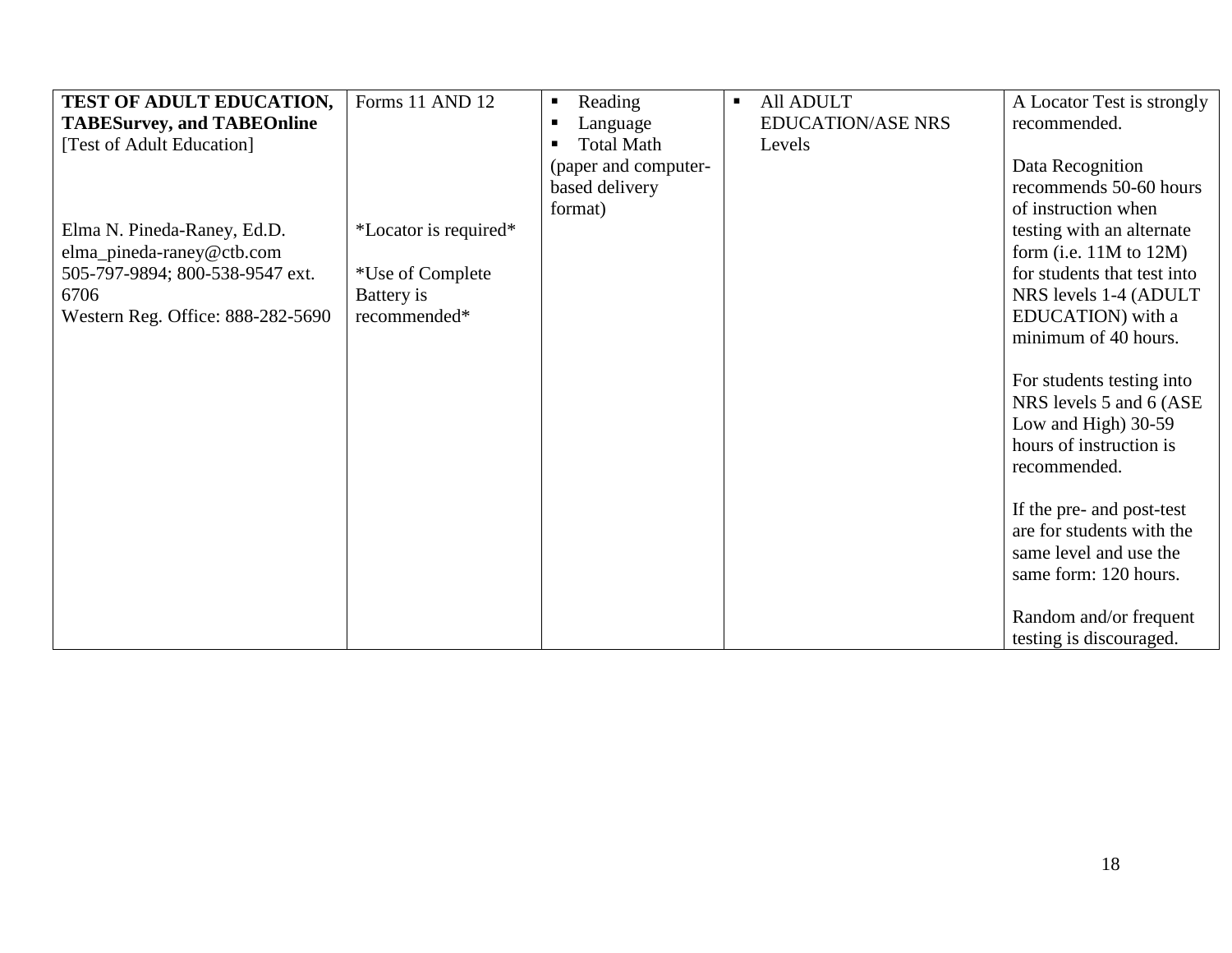| <b>TABECLAS-E</b>                | For alternate form        |                | Forms A&B        | $\blacksquare$ | All ESL NRS Levels | A Locator Test is strongly |
|----------------------------------|---------------------------|----------------|------------------|----------------|--------------------|----------------------------|
| [TABEComplete Language           | testing, CTB              |                | For Levels 1,2,3 |                |                    | recommended.               |
| Assessment System-English]       | recommends 60-            |                | &4 for the       |                |                    |                            |
|                                  | 95 hours of instruction   |                | following:       |                |                    |                            |
| Mike Johnson                     | $(i.e., A2 to B2)$ with a |                |                  |                |                    |                            |
| MJohnson@DataRecognitionCorp.com | minimum of 40 hours.      | $\blacksquare$ | Reading          |                |                    |                            |
| 630-995-6712                     | For same form testing     | $\blacksquare$ | Listening        |                |                    |                            |
|                                  | <b>CTB</b> recommends     | $\blacksquare$ | Writing          |                |                    |                            |
|                                  | 100-140 hours of          | $\blacksquare$ | Speaking         |                |                    |                            |
|                                  | instruction (i.e., A2 to  |                | (paper)          |                |                    |                            |
|                                  | $A2$ ).                   |                |                  |                |                    |                            |
|                                  |                           |                |                  |                |                    |                            |
|                                  | CTB discourages           |                |                  |                |                    |                            |
|                                  | random and frequent       |                |                  |                |                    |                            |
|                                  | testing as it will not    |                |                  |                |                    |                            |
|                                  | present valid gain        |                |                  |                |                    |                            |
|                                  | scores and could create   |                |                  |                |                    |                            |
|                                  | a practice effect, thus   |                |                  |                |                    |                            |
|                                  | producing questionable    |                |                  |                |                    |                            |
|                                  | or spurious scores.       |                |                  |                |                    |                            |
|                                  | Instructional             |                |                  |                |                    |                            |
|                                  | intervention between      |                |                  |                |                    |                            |
|                                  | testing periods is        |                |                  |                |                    |                            |
|                                  | strongly recommended      |                |                  |                |                    |                            |
|                                  | to maximize gain.         |                |                  |                |                    |                            |
|                                  | Proper use of the         |                |                  |                |                    |                            |
|                                  | Locator Test as a         |                |                  |                |                    |                            |
|                                  | determinant of            |                |                  |                |                    |                            |
|                                  | appropriate content       |                |                  |                |                    |                            |
|                                  | level testing is also     |                |                  |                |                    |                            |
|                                  | strongly recommended      |                |                  |                |                    |                            |
|                                  | and is an integral part   |                |                  |                |                    |                            |
|                                  | of the testing process.   |                |                  |                |                    |                            |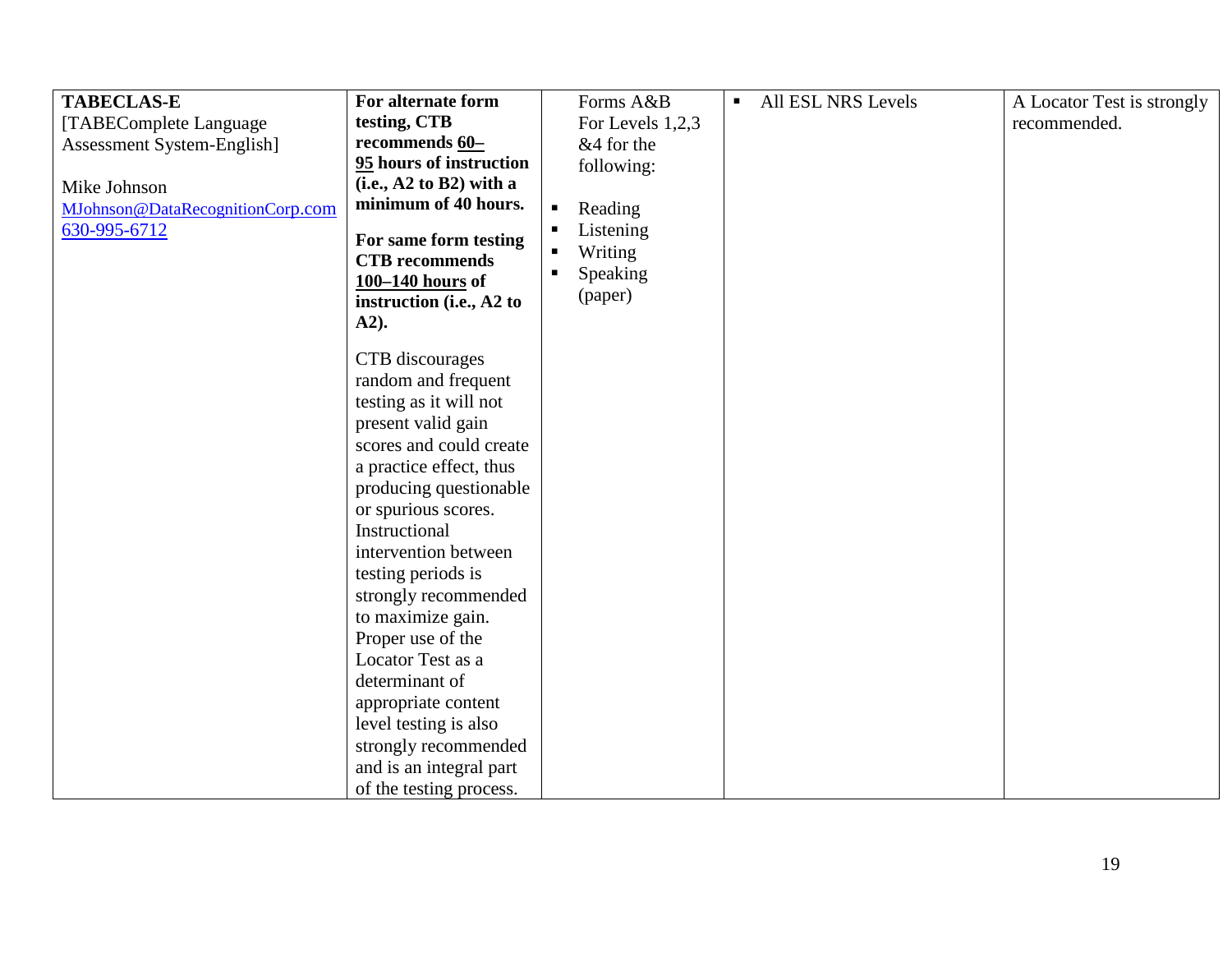**NRS Functioning Level Table APPENDIX B**

<span id="page-19-0"></span>

| <b>Outcome Measures Definitions</b>                                                                                                                                            |                                   |                        |                                        |  |  |  |  |
|--------------------------------------------------------------------------------------------------------------------------------------------------------------------------------|-----------------------------------|------------------------|----------------------------------------|--|--|--|--|
| <b>EDUCATIONAL FUNCTIONING LEVEL DESCRIPTORS-ADULT BASIC EDUCATION LEVELS</b>                                                                                                  |                                   |                        |                                        |  |  |  |  |
| <b>LITERACY LEVEL</b>                                                                                                                                                          | <b>Basic Reading and Writing</b>  | <b>Numeracy Skills</b> | <b>Functional and Workplace Skills</b> |  |  |  |  |
| <b>ABE Level 1-</b>                                                                                                                                                            | *Refer to Updated NRS Descriptors | *Refer to Updated NRS  | *Refer to Updated NRS Descriptors      |  |  |  |  |
| <b>Beginning Literacy</b>                                                                                                                                                      |                                   | Descriptors            |                                        |  |  |  |  |
| <b>Test Benchmark:</b><br>TABE $(11-12)$ scale<br>scores<br>(grade level $0-1.9$ ):<br>Reading: 441 and<br>below<br>Total Math: 448 and<br>below<br>Language: 457 and<br>below |                                   |                        |                                        |  |  |  |  |
| CASAS scale scores:<br>Reading: 203 and<br>below<br>Math: 193 and below                                                                                                        |                                   |                        |                                        |  |  |  |  |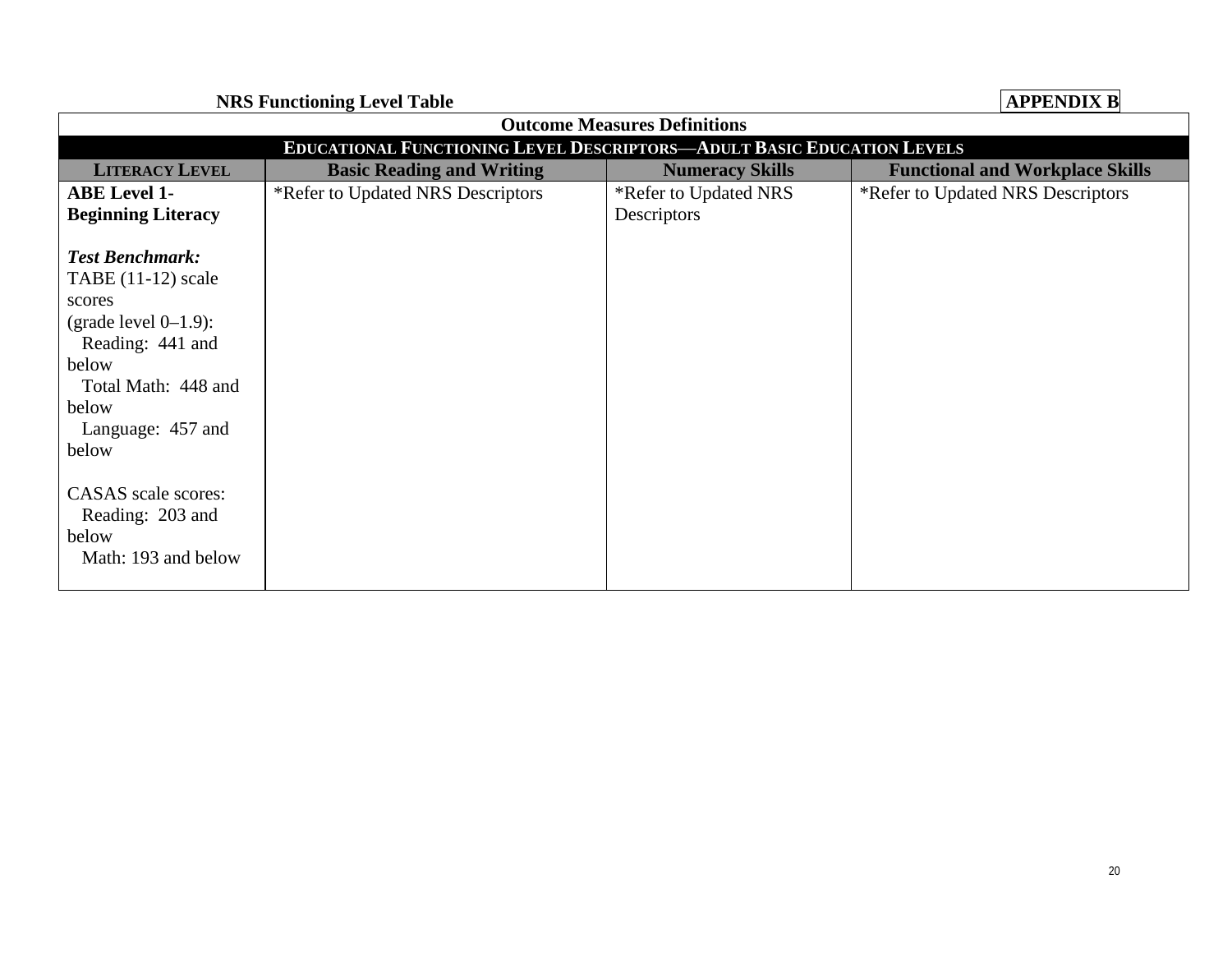| <b>ABE Level 2-</b><br><b>Beginning Basic</b><br><b>Education</b>                                                                                                                                                 | *Refer to Updated NRS Descriptors | *Refer to Updated NRS<br>Descriptors | *Refer to Updated NRS Descriptors |
|-------------------------------------------------------------------------------------------------------------------------------------------------------------------------------------------------------------------|-----------------------------------|--------------------------------------|-----------------------------------|
| <b>Test Benchmark:</b><br>TABE $(11-12)$ scale<br>scores<br>(grade level $2-3.9$ ):<br>Reading: 442-500<br>Total Math: 449-536<br>Language: $458-510$<br>CASAS scale scores:<br>Reading: 204-216<br>Math: 194-203 |                                   |                                      |                                   |

Note: The descriptors are *entry-level* descriptors and are illustrative of what a typical student functioning at that level should be able to do. They are not a full description of skills for the level.

CASAS = Comprehensive Adult Student Assessment System ● TABE = Test of Adult Basic Education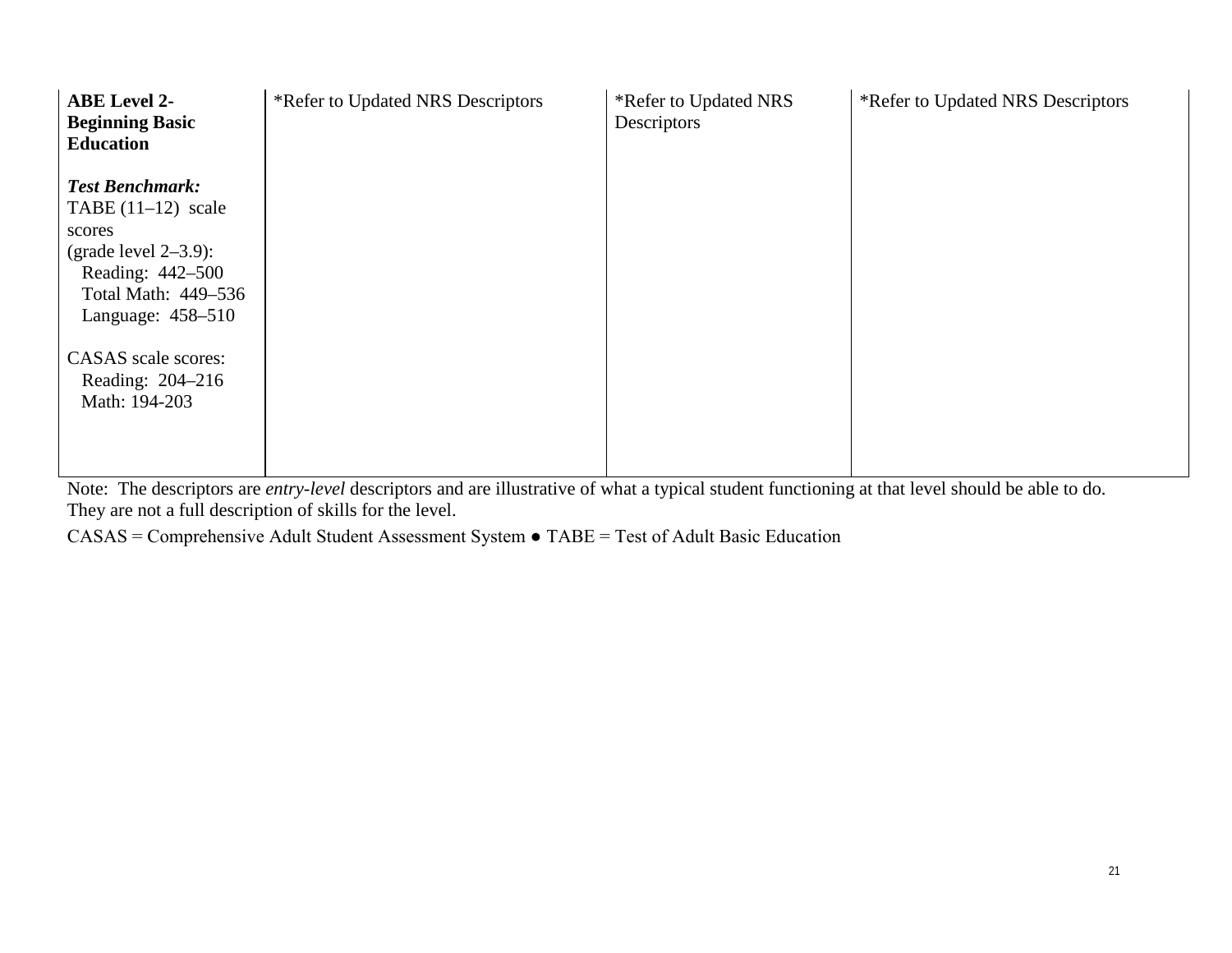| <b>Outcome Measures Definitions</b>                                                                                                                                                                               |                                   |                        |                                        |  |  |  |  |
|-------------------------------------------------------------------------------------------------------------------------------------------------------------------------------------------------------------------|-----------------------------------|------------------------|----------------------------------------|--|--|--|--|
| EDUCATIONAL FUNCTIONING LEVEL DESCRIPTORS-ADULT BASIC EDUCATION LEVELS                                                                                                                                            |                                   |                        |                                        |  |  |  |  |
| <b>LITERACY LEVEL</b>                                                                                                                                                                                             | <b>Basic Reading and Writing</b>  | <b>Numeracy Skills</b> | <b>Functional and Workplace Skills</b> |  |  |  |  |
| <b>ABE Level 3- Low</b>                                                                                                                                                                                           | *Refer to Updated NRS Descriptors | *Refer to Updated NRS  | *Refer to Updated NRS Descriptors      |  |  |  |  |
| <b>Intermediate Basic</b>                                                                                                                                                                                         |                                   | Descriptors            |                                        |  |  |  |  |
| <b>Education</b>                                                                                                                                                                                                  |                                   |                        |                                        |  |  |  |  |
| <b>Test Benchmark:</b><br>TABE $(11-12)$ scale<br>scores<br>(grade level $4-5.9$ ):<br>Reading: 501-535<br>Total Math: 496–536<br>Language: $511-546$<br>CASAS scale scores:<br>Reading: 217–227<br>Math: 204-214 |                                   |                        |                                        |  |  |  |  |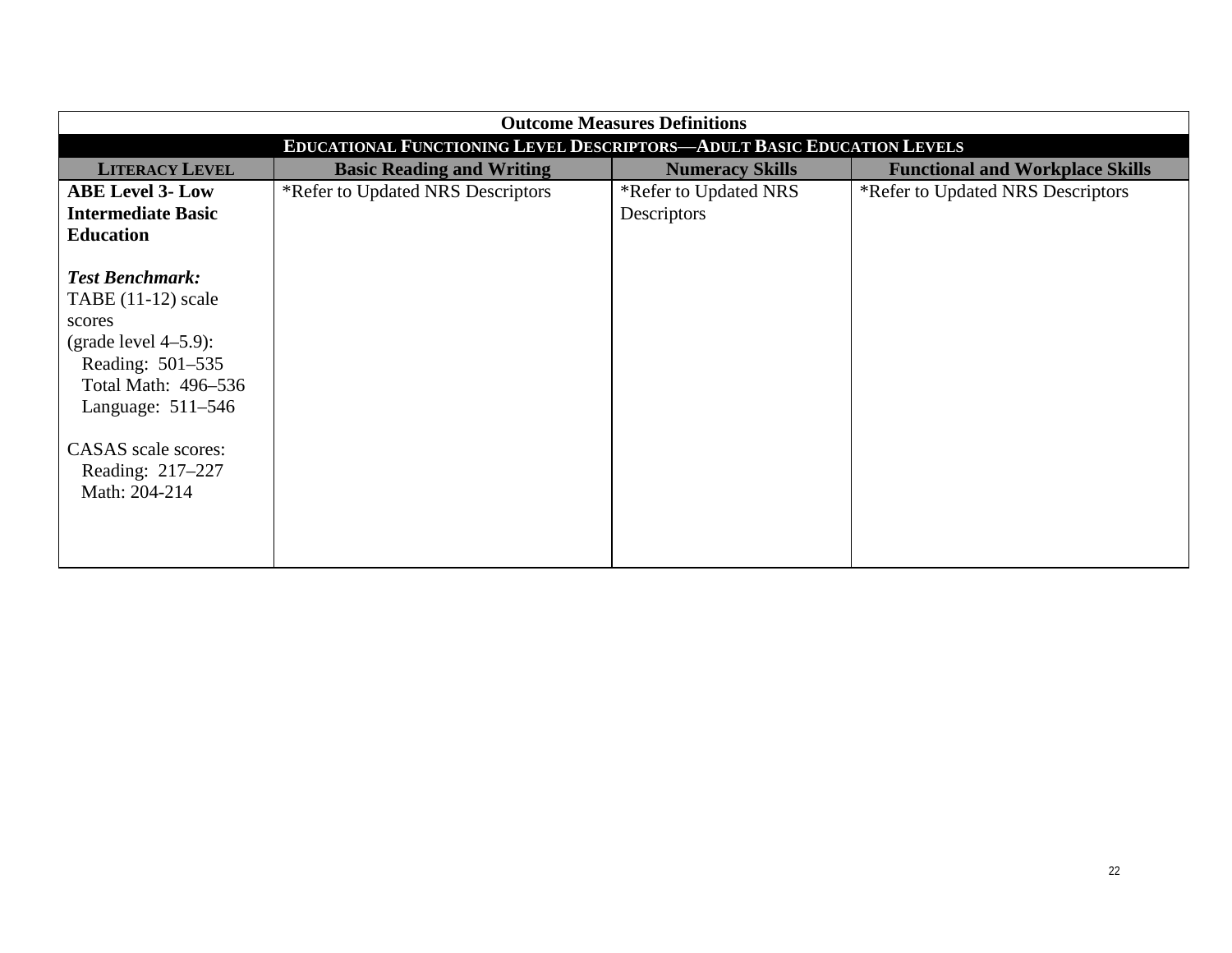| <b>Outcome Measures Definitions</b>                                                                                                                                                                             |                                   |                        |                                        |  |  |  |
|-----------------------------------------------------------------------------------------------------------------------------------------------------------------------------------------------------------------|-----------------------------------|------------------------|----------------------------------------|--|--|--|
| <b>EDUCATIONAL FUNCTIONING LEVEL DESCRIPTORS-ADULT BASIC EDUCATION LEVELS</b>                                                                                                                                   |                                   |                        |                                        |  |  |  |
| <b>LITERACY LEVEL</b>                                                                                                                                                                                           | <b>Basic Reading and Writing</b>  | <b>Numeracy Skills</b> | <b>Functional and Workplace Skills</b> |  |  |  |
| <b>ABE Level 4- High</b>                                                                                                                                                                                        | *Refer to Updated NRS Descriptors | *Refer to Updated NRS  | *Refer to Updated NRS Descriptors      |  |  |  |
| <b>Intermediate Basic</b>                                                                                                                                                                                       |                                   | Descriptors            |                                        |  |  |  |
| <b>Education</b>                                                                                                                                                                                                |                                   |                        |                                        |  |  |  |
| <b>Test Benchmark:</b><br>TABE $(11-12)$ scale<br>scores<br>(grade level $6-8.9$ ):<br>Reading: 536-575<br>Total Math: 537–595<br>Language: 547–583<br>CASAS scale scores:<br>Reading: 228–238<br>Math: 215-225 |                                   |                        |                                        |  |  |  |

Note: The descriptors are *entry-level* descriptors and are illustrative of what a typical student functioning at that level should be able to do. They are not a full description of skills for the level.

CASAS = Comprehensive Adult Student Assessment System ● TABE = Test of Adult Basic Education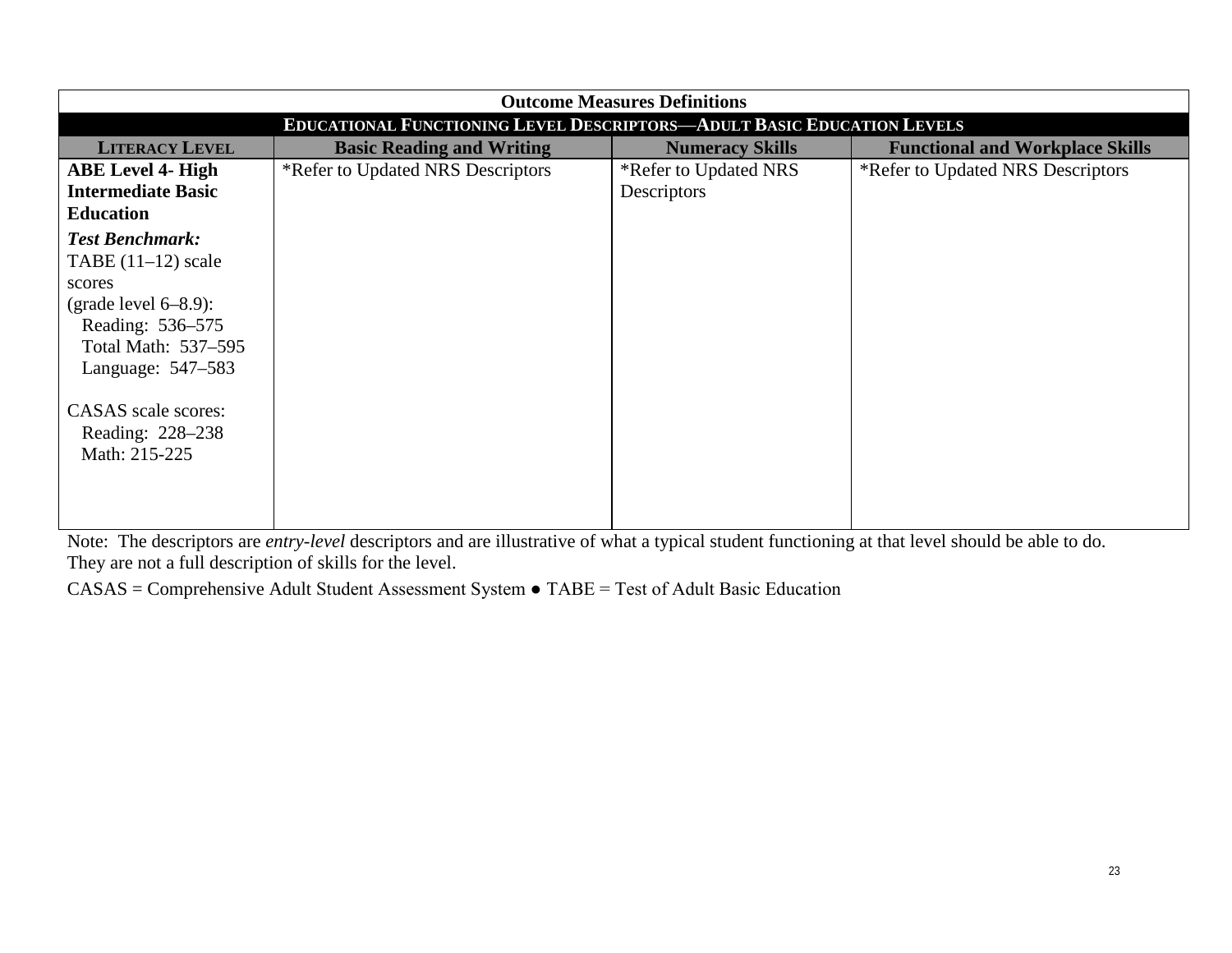| <b>Outcome Measures Definitions</b>                                        |                                   |                        |                                        |  |  |  |
|----------------------------------------------------------------------------|-----------------------------------|------------------------|----------------------------------------|--|--|--|
| EDUCATIONAL FUNCTIONING LEVEL DESCRIPTORS-ADULT SECONDARY EDUCATION LEVELS |                                   |                        |                                        |  |  |  |
| <b>LITERACY LEVEL</b>                                                      | <b>Basic Reading and Writing</b>  | <b>Numeracy Skills</b> | <b>Functional and Workplace Skills</b> |  |  |  |
| <b>ABE Level 5- Low Adult</b>                                              | *Refer to Updated NRS Descriptors | *Refer to Updated NRS  | *Refer to Updated NRS Descriptors      |  |  |  |
| <b>Secondary Education</b>                                                 |                                   | Descriptors            |                                        |  |  |  |
|                                                                            |                                   |                        |                                        |  |  |  |
| <b>Test Benchmark:</b>                                                     |                                   |                        |                                        |  |  |  |
| TABE $(11-12)$ : scale                                                     |                                   |                        |                                        |  |  |  |
| scores                                                                     |                                   |                        |                                        |  |  |  |
| (grade level $9-10.9$ ):                                                   |                                   |                        |                                        |  |  |  |
| Reading: 576-616                                                           |                                   |                        |                                        |  |  |  |
| Total Math: 596-656                                                        |                                   |                        |                                        |  |  |  |
| Language: 584–630                                                          |                                   |                        |                                        |  |  |  |
|                                                                            |                                   |                        |                                        |  |  |  |
| CASAS scale scores:                                                        |                                   |                        |                                        |  |  |  |
| Reading: 239-248                                                           |                                   |                        |                                        |  |  |  |
| Math: 226-235                                                              |                                   |                        |                                        |  |  |  |
|                                                                            |                                   |                        |                                        |  |  |  |
|                                                                            |                                   |                        |                                        |  |  |  |
|                                                                            |                                   |                        |                                        |  |  |  |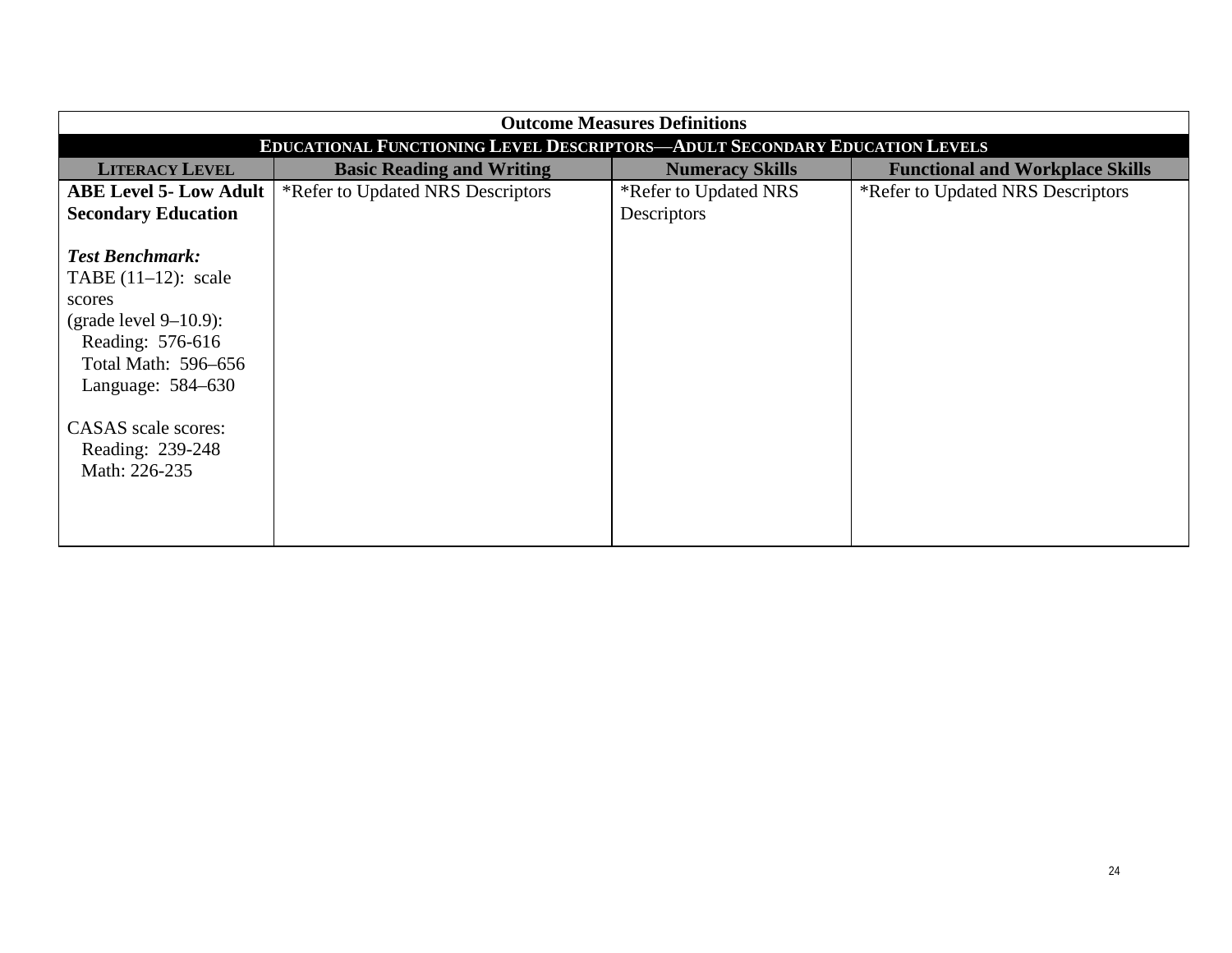| <b>ABE Level 6- High</b><br><b>Adult Secondary</b><br><b>Education</b>                                                                                                           | *Refer to Updated NRS Descriptors | *Refer to Updated NRS<br>Descriptors | *Refer to Updated NRS Descriptors |
|----------------------------------------------------------------------------------------------------------------------------------------------------------------------------------|-----------------------------------|--------------------------------------|-----------------------------------|
| <b>Test Benchmark:</b><br>TABE $(11-12)$ : scale<br>scores<br>(grade level $11-12$ ):<br>Reading: 617 and<br>above<br>Total Math: 657 and<br>above<br>Language: 631 and<br>above |                                   |                                      |                                   |
| CASAS scale scores:<br>Reading: 248 and<br>above<br>Math: 236 and above                                                                                                          |                                   |                                      |                                   |

Note: The descriptors are *entry-level* descriptors and are illustrative of what a typical student functioning at that level should be able to do. They are not a full description of skills for the level.

CASAS = Comprehensive Adult Student Assessment System ● TABE = Test of Adult Basic Education